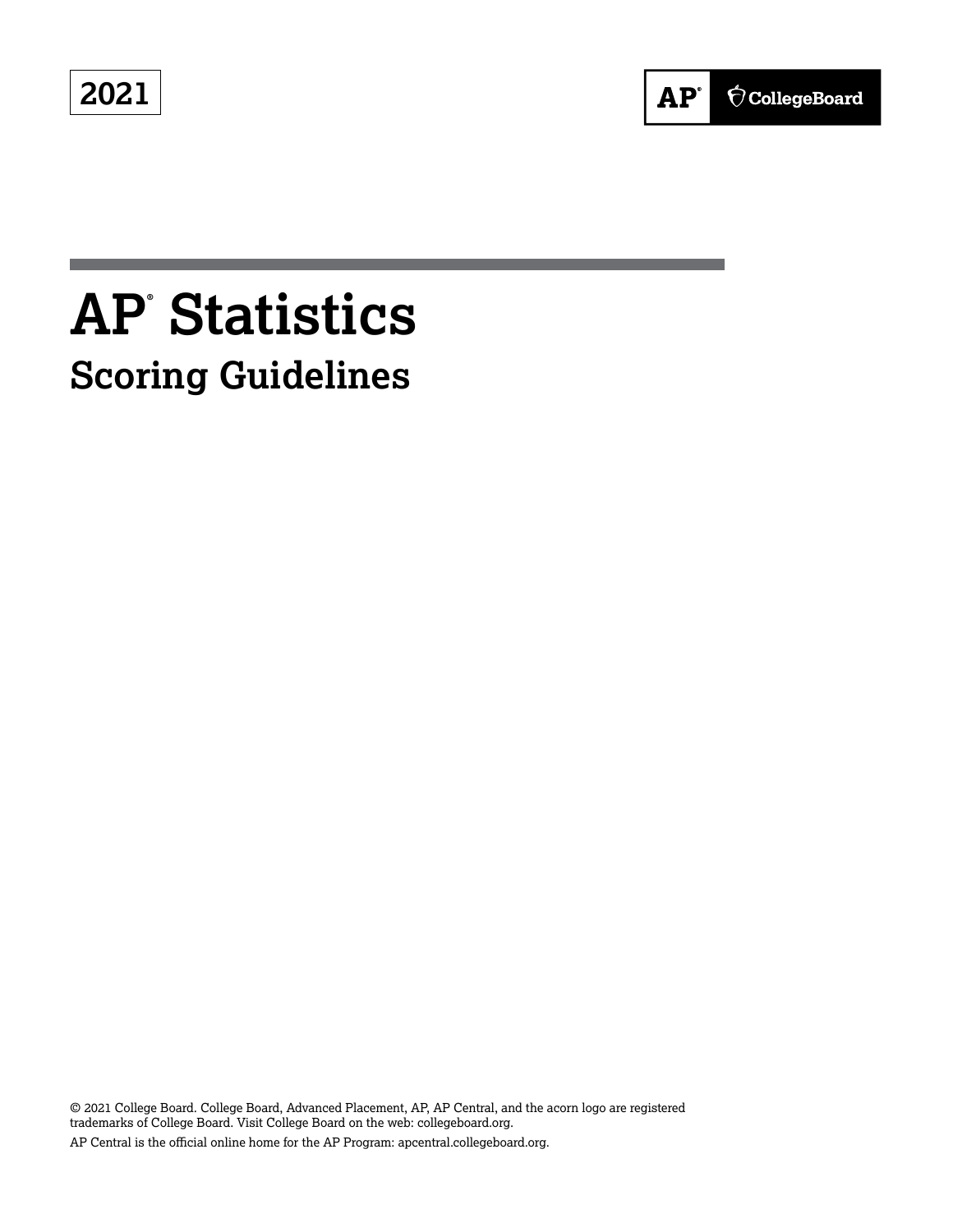### **Question 1: Focus on Exploring Data All and Security Association 4 points 4 points**

#### **General Scoring Notes**

- Each part of the question (indicated by a letter) is initially scored by determining if it meets the criteria for essentially correct (E), partially correct (P), or incorrect (I). The response is then categorized based on the scores assigned to each letter part and awarded an integer score between 0 and 4 (see the table at the end of the question).
- The model solution represents an ideal response to each part of the question, and the scoring criteria identify the specific components of the model solution that are used to determine the score.

|     | <b>Model Solution</b>                                                                                          | <b>Scoring</b>                                                                                                                                                                                                  |
|-----|----------------------------------------------------------------------------------------------------------------|-----------------------------------------------------------------------------------------------------------------------------------------------------------------------------------------------------------------|
| (a) | The five-number summary of the distribution of<br>length of stay is:<br>Minimum $=$ 5 days                     | <b>Essentially correct <math>(E)</math></b> if the response provides<br>correct values for ALL FIVE of the summary<br>statistics with labels (minimum, lower quartile,<br>median, upper quartile, and maximum). |
|     | Lower quartile $(Q_1) = 6$ days<br>Median $= 7$ days<br>Upper quartile $(Q_3) = 8$ days<br>Maximum $= 21$ days | <b>Partially correct (P)</b> if the response provides<br>correct values for only THREE or FOUR of the<br>summary statistics with labels.                                                                        |
|     |                                                                                                                | <b>Incorrect</b> $(I)$ if the response does not meet the<br>criteria for E or P.                                                                                                                                |

- Any discussion of the mean, IQR, or the standard deviation of length of stay should be ignored in scoring.
- Inclusion or omission of units of measurement (days) has no bearing on scoring.
- If the response includes exactly 5 unlabeled numbers expressed together as a vertical or horizontal list, interpret the numbers as being labeled as the minimum, lower quartile, median, upper quartile, and maximum, respectively.
- A response that includes only five numbers that are correct values for the five-number summary without providing a complete set of labels or not putting them in an ordered list may be scored P.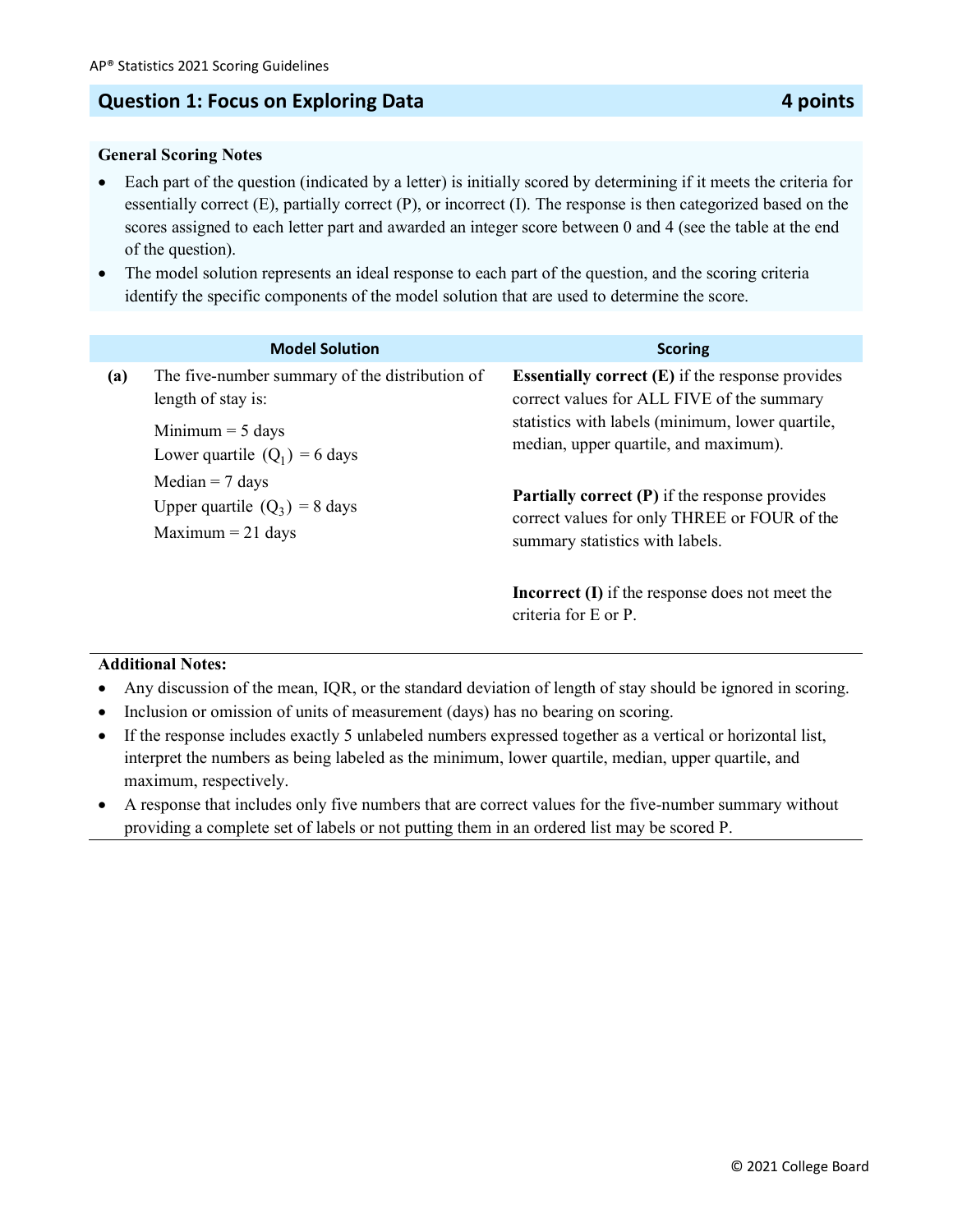|     |      | <b>Model Solution</b>                                                                                                                                                                                                                                                                                                                                                                                                                                                                                                                | <b>Scoring</b>                                                                                                                                                                                                                                                                                                                                                                                                                                                                                                                                                                    |
|-----|------|--------------------------------------------------------------------------------------------------------------------------------------------------------------------------------------------------------------------------------------------------------------------------------------------------------------------------------------------------------------------------------------------------------------------------------------------------------------------------------------------------------------------------------------|-----------------------------------------------------------------------------------------------------------------------------------------------------------------------------------------------------------------------------------------------------------------------------------------------------------------------------------------------------------------------------------------------------------------------------------------------------------------------------------------------------------------------------------------------------------------------------------|
| (b) | (i)  | The patients who stayed for 12 days and<br>21 days are considered outliers using<br>method A. An outlier using method A is a<br>value greater than $1.5 \times IQR$ above the<br>third quartile $(Q_3)$ or more than $1.5 \times IQR$<br>below the first quartile $(Q_1)$ . Because<br>$Q_1 - 1.5 \times IQR = 6 - 1.5(8 - 6) = 3$ , then<br>any values below 3 are considered<br>outliers. There are no such values. Because<br>$Q_3 + 1.5 \times IQR = 8 + 1.5(8 - 6) = 11$ , then<br>any values above 11 are considered outliers. | <b>Essentially correct <math>(E)</math></b> if the response satisfies<br>the following four components:<br>Correctly identifies the two outliers in<br>1.<br>part (b-i) as the patients who stayed for<br>12 days and 21 days<br>Provides a justification for part (b-i) by<br>2.<br>calculating the lower and upper outlier<br>criteria for the $1.5 \times IQR$ rule (e.g., "using<br>method A, an outlier is any value below<br>3 days or above 11 days")<br>Correctly identifies the one outlier in<br>3 <sub>1</sub><br>part (b-ii) as the patient who stayed for<br>21 days |
|     | (ii) | The patient who stayed for 21 days is the<br>only outlier using method B. An outlier<br>using method B is a value located 2 or more<br>standard deviations above, or below, the<br>mean. Because<br>Mean $\pm 2 \times SD = 7.42 \pm 2(2.37)$ , then any<br>value that is outside of the interval<br>$(2.68, 12.16)$ is considered an outlier.                                                                                                                                                                                       | Provides a justification for part (b-ii) by<br>4.<br>calculating the lower and upper outlier<br>criteria for the 2 standard deviations rule<br>(e.g., "using method B, an outlier is any<br>value below 2.68 days or above 12.16 days")<br><b>Partially correct <math>(P)</math></b> if the response satisfies<br>only two or three of the four components.                                                                                                                                                                                                                       |

**Incorrect (I)** if the response does not meet the criteria for E or P.

#### **Additional Notes:**

- A response for part (b-ii) that manually computes the standard deviation as 2.374 and then uses it to construct an interval of (2.672, 12.168) satisfies component 4.
- Component 1 and component 2 are satisfied if the response to part (b-i) uses correct calculations with incorrect values of summary statistics reported in the response to part (a).

#### © 2021 College Board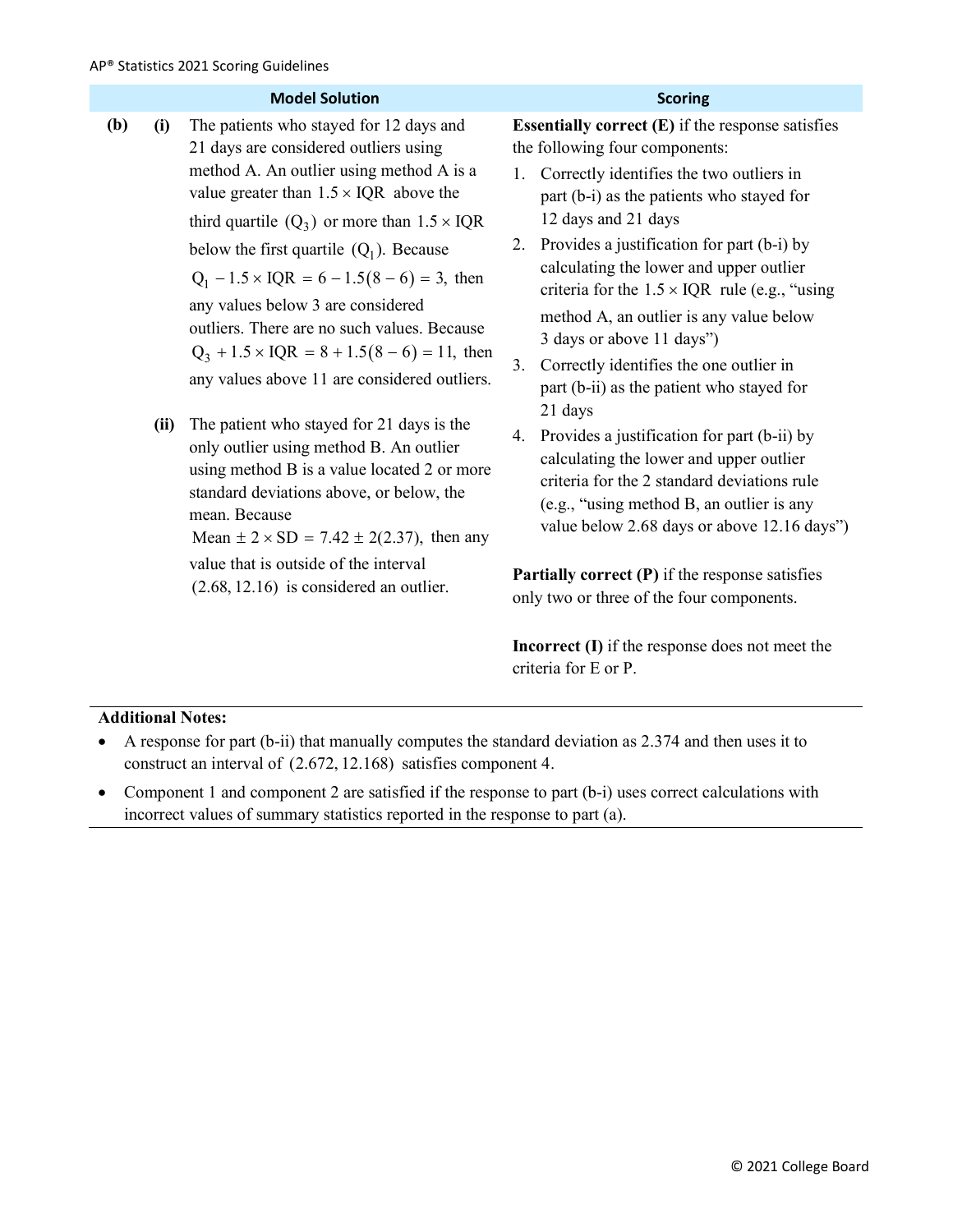| <b>Scoring</b>                                                                                                                                                                                                                                                                                                                                                                                                                                                                                                                                                                                                                                                                                                                                                                                                                                                                                                                                            |
|-----------------------------------------------------------------------------------------------------------------------------------------------------------------------------------------------------------------------------------------------------------------------------------------------------------------------------------------------------------------------------------------------------------------------------------------------------------------------------------------------------------------------------------------------------------------------------------------------------------------------------------------------------------------------------------------------------------------------------------------------------------------------------------------------------------------------------------------------------------------------------------------------------------------------------------------------------------|
| <b>Essentially correct <math>(E)</math> if the response satisfies</b><br>the following two components:<br>Indicates that the mean is pulled more toward<br>1.<br>the extreme values in the longer right tail for<br>a strongly right-skewed distribution than the<br>quartiles (or median) OR indicates that the<br>ratio of the standard deviation to the IQR<br>tends to be larger for strongly skewed<br>distributions than for more nearly symmetric<br>distributions<br>Provides an explanation that links effects of<br>2.<br>skewness on an increased ability of<br>method A to detect outliers relative to<br>method B (e.g., "the larger shift in the mean<br>relative to the shift in the median (or<br>quartiles) has a greater effect on decreasing<br>the ability of method B to detect outliers<br>compared to method A" OR "the larger<br>increase in the standard deviation, relative to<br>the IQR, results in a greater increase in the |
|                                                                                                                                                                                                                                                                                                                                                                                                                                                                                                                                                                                                                                                                                                                                                                                                                                                                                                                                                           |

**Partially correct (P)** if the response satisfies only one of the two components.

**Incorrect (I)** if the response does not meet the criteria for E or P.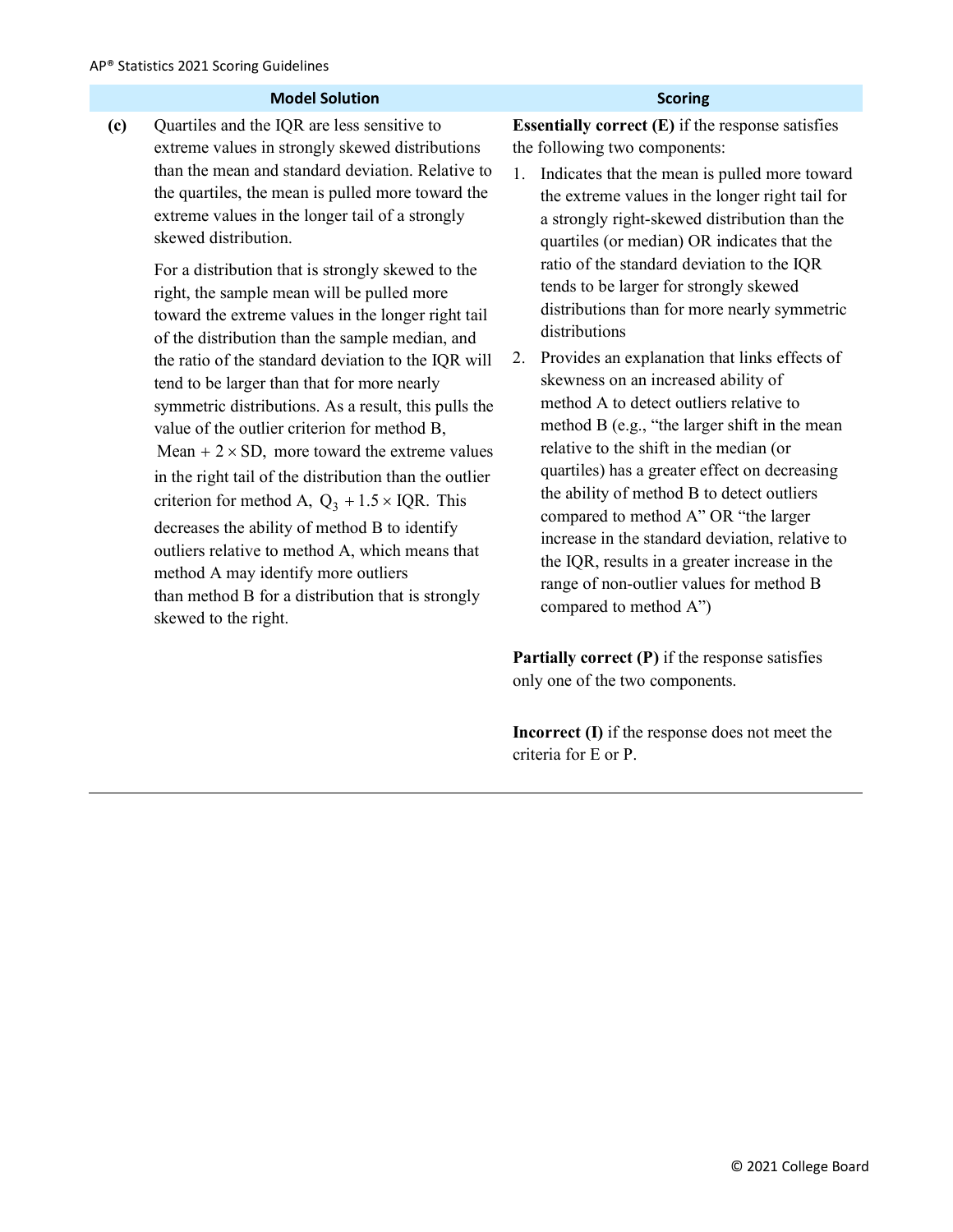| <b>Scoring for Question 1</b>                                                                                                                                                                                             | <b>Score</b> |
|---------------------------------------------------------------------------------------------------------------------------------------------------------------------------------------------------------------------------|--------------|
| <b>Complete Response</b><br>Three parts essentially correct                                                                                                                                                               | 4            |
| <b>Substantial Response</b><br>Two parts essentially correct and one part partially correct                                                                                                                               | 3            |
| <b>Developing Response</b><br>Two parts essentially correct and no part partially correct<br>OR <sub></sub><br>One part essentially correct and one or two parts partially correct<br>OR<br>Three parts partially correct | $\mathbf 2$  |
| <b>Minimal Response</b><br>One part essentially correct and no part partially correct<br><i>OR</i><br>No part essentially correct and two parts partially correct                                                         | 1            |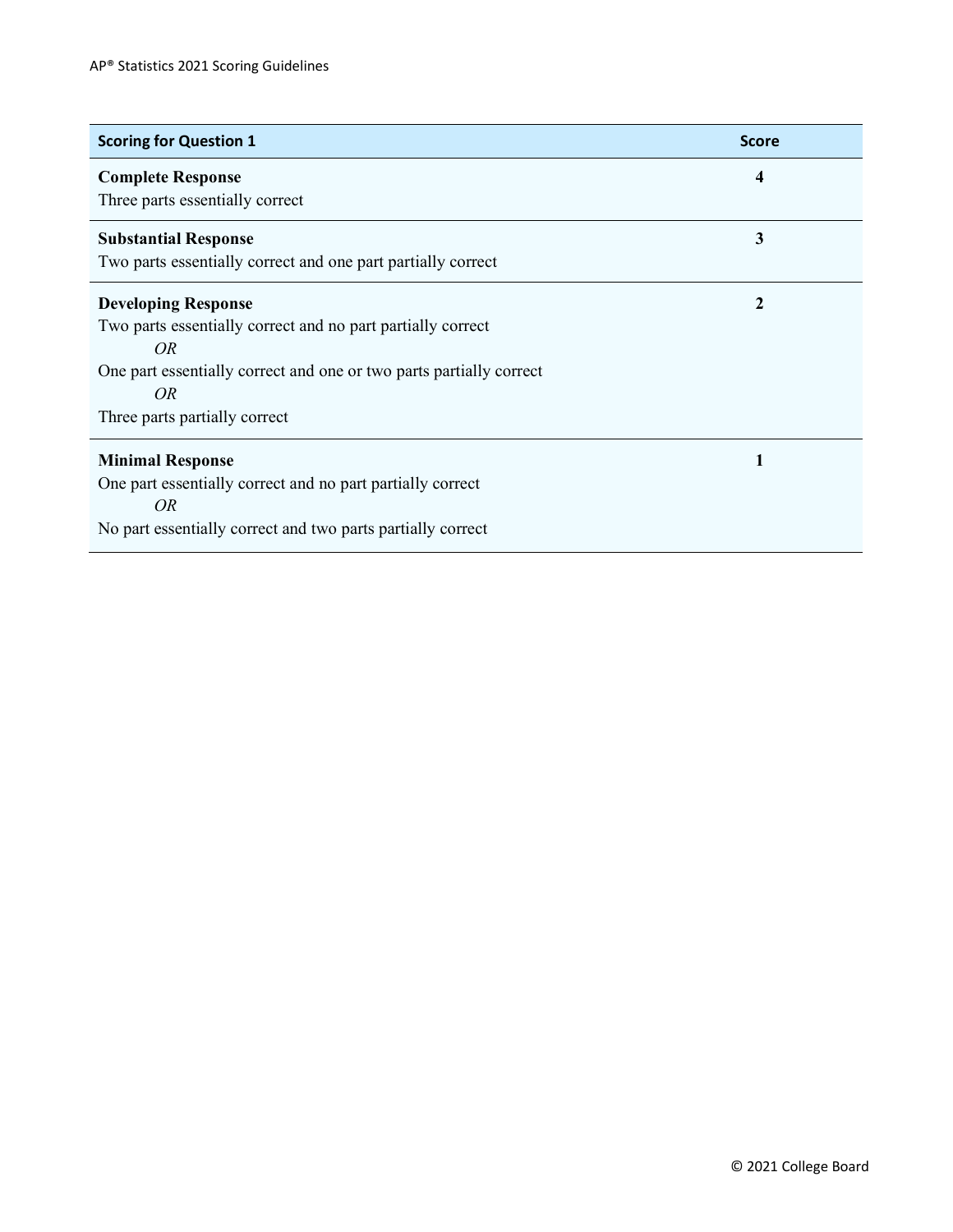### **Question 2: Focus on Collecting Data 4 points**

#### **General Scoring Notes**

- Each part of the question (indicated by a letter) is initially scored by determining if it meets the criteria for essentially correct (E), partially correct (P), or incorrect (I). The response is then categorized based on the scores assigned to each letter part and awarded an integer score between 0 and 4 (see the table at the end of the question).
- The model solution represents an ideal response to each part of the question, and the scoring criteria identify the specific components of the model solution that are used to determine the score.

#### **Model Solution Scoring**

**(a)** Keeping daily journals could introduce response bias due to the self-reporting by subjects who may have a poor or incomplete memory of the amount of walking that was done. If most subjects who keep daily journals underreport the number of miles walked per day because they cannot remember all of their walking at the end of the day, then the estimate of mean daily miles walked for the target population will be biased too low. Wearing activity trackers would likely provide a more accurate record of daily miles walked by each subject in the study.

**Essentially correct (E)** if the response satisfies the following two components:

- 1. Indicates that keeping a daily journal could result in a bias that would be avoided by using activity trackers AND provides a reasonable explanation
- 2. Provides a description of a bias that refers to at least one of the following:
	- The use of a daily journal may result in a systematic/consistent underreporting, or systematic/consistent overreporting of daily miles walked
	- The use of a daily journal may result in a biased estimation (underestimation or overestimation) of a population parameter (e.g., mean daily miles walked for the members of the target population)

**Partially correct (P)** if the response satisfies only one of the two components.

**Incorrect (I)** if the response does not meet the criteria for E or P.

- A response does not need to specifically name a type of bias (e.g., response bias).
- The response may refer to the explanatory variable as "activity level."
- The direction of the bias need not be specified in order to satisfy component 1.
- Examples of reasonable explanations for indicating that keeping a daily journal may result in a bias include:
	- o "Because the subjects are self-reporting their daily miles walked."
	- o "Because the subjects may not accurately recall their daily miles walked."
	- "Because the subjects may forget to complete an entry in their journal."
- The direction of the bias must be specified in order to satisfy component 2.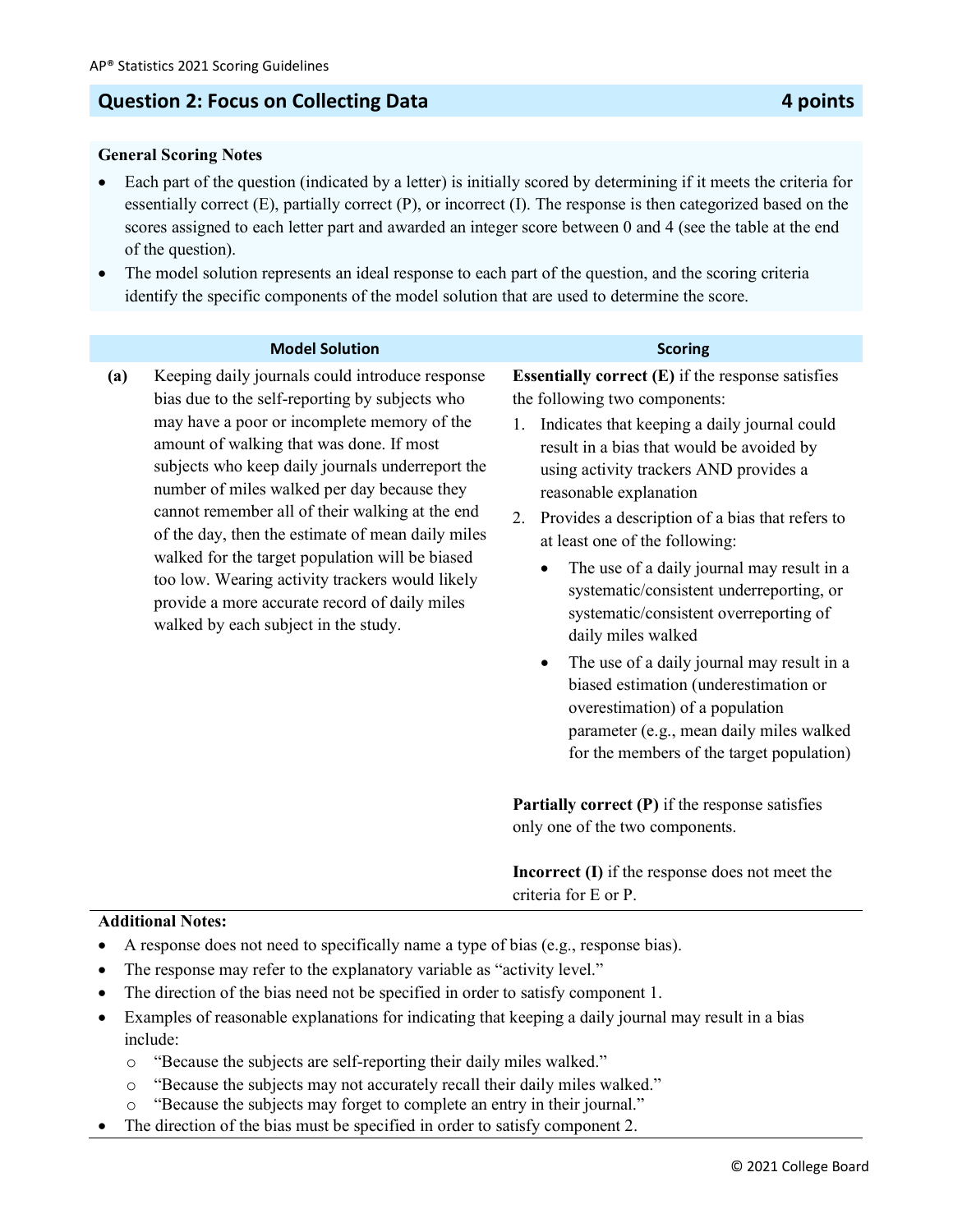- The response must indicate the underreporting or overreporting is systematic across the subjects (or there is a tendency to underreport or overreport) in order to satisfy component 2. Examples of responses that satisfy component 2 include:
	- o "The subjects in the study may consistently underreport their daily miles walked."
	- o "Subjects are likely to underreport their daily miles walked."
	- o "Most subjects may overreport their daily miles walked."
	- o "The bias may result in an estimate of the mean daily miles walked by members of the target population that is lower than the target population mean."
- A response that indicates the underreporting or overreporting for only some people does not satisfy component 2 (e.g., "Some people might record higher miles than they actually walk.").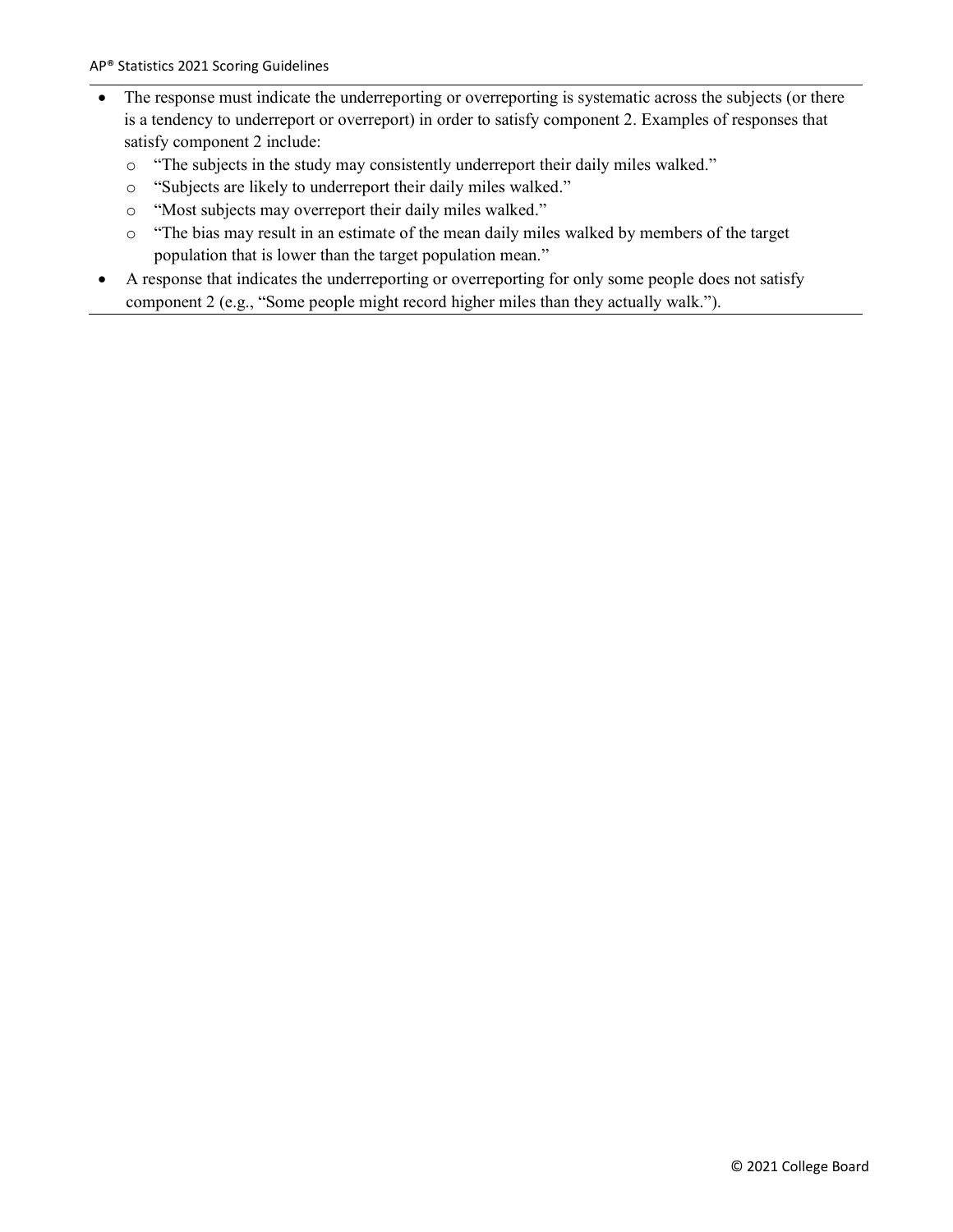|     | <b>Model Solution</b>                                                                                                                                                                                                                                                                                                                                                                        | <b>Scoring</b>                                                                                                                                                                                                                                                                                                                                                                                                                                                    |
|-----|----------------------------------------------------------------------------------------------------------------------------------------------------------------------------------------------------------------------------------------------------------------------------------------------------------------------------------------------------------------------------------------------|-------------------------------------------------------------------------------------------------------------------------------------------------------------------------------------------------------------------------------------------------------------------------------------------------------------------------------------------------------------------------------------------------------------------------------------------------------------------|
| (b) | It is necessary to have a representative sample of<br>subjects from the population in order to make an<br>unbiased inference about the difference between<br>the mean cholesterol levels for all adult members<br>of the target population who walk fewer miles<br>per day and the mean cholesterol levels for all<br>adult members of the target population who walk<br>more miles per day. | <b>Essentially correct <math>(E)</math> if the response satisfies</b><br>the following two components:<br>Provides an explanation that the use of a<br>representative sample is necessary in order to<br>make a valid generalization about the target<br>population<br>2. Refers to estimation, or inference, for<br>cholesterol levels in the target population OR<br>an association between cholesterol level and<br>amount of walking in the target population |
|     |                                                                                                                                                                                                                                                                                                                                                                                              | <b>Partially correct (P)</b> if the response satisfies<br>only one of the two components.                                                                                                                                                                                                                                                                                                                                                                         |
|     |                                                                                                                                                                                                                                                                                                                                                                                              | <b>Incorrect (I)</b> if the response does not meet the<br>criteria for E or P.                                                                                                                                                                                                                                                                                                                                                                                    |
|     | <b>Additional Notes:</b><br>A response that discusses the accuracy or validity of a significance test does not satisfy component 1<br>unless the response makes it clear that the inference is being generalized to the target population.                                                                                                                                                   |                                                                                                                                                                                                                                                                                                                                                                                                                                                                   |

- In order to satisfy component 2, the response need not state a specific population parameter(s).
- If a parameter is specified, it must be relevant to cholesterol level or the association between cholesterol level and amount of walking. Some examples include:
	- o Individual population mean cholesterol level
	- o One or more differences between population mean cholesterol levels
	- o Individual population median cholesterol level
	- o One or more differences between population median cholesterol levels
	- o A population correlation between cholesterol level and amount of walking
	- o A population regression model for cholesterol level and amount of walking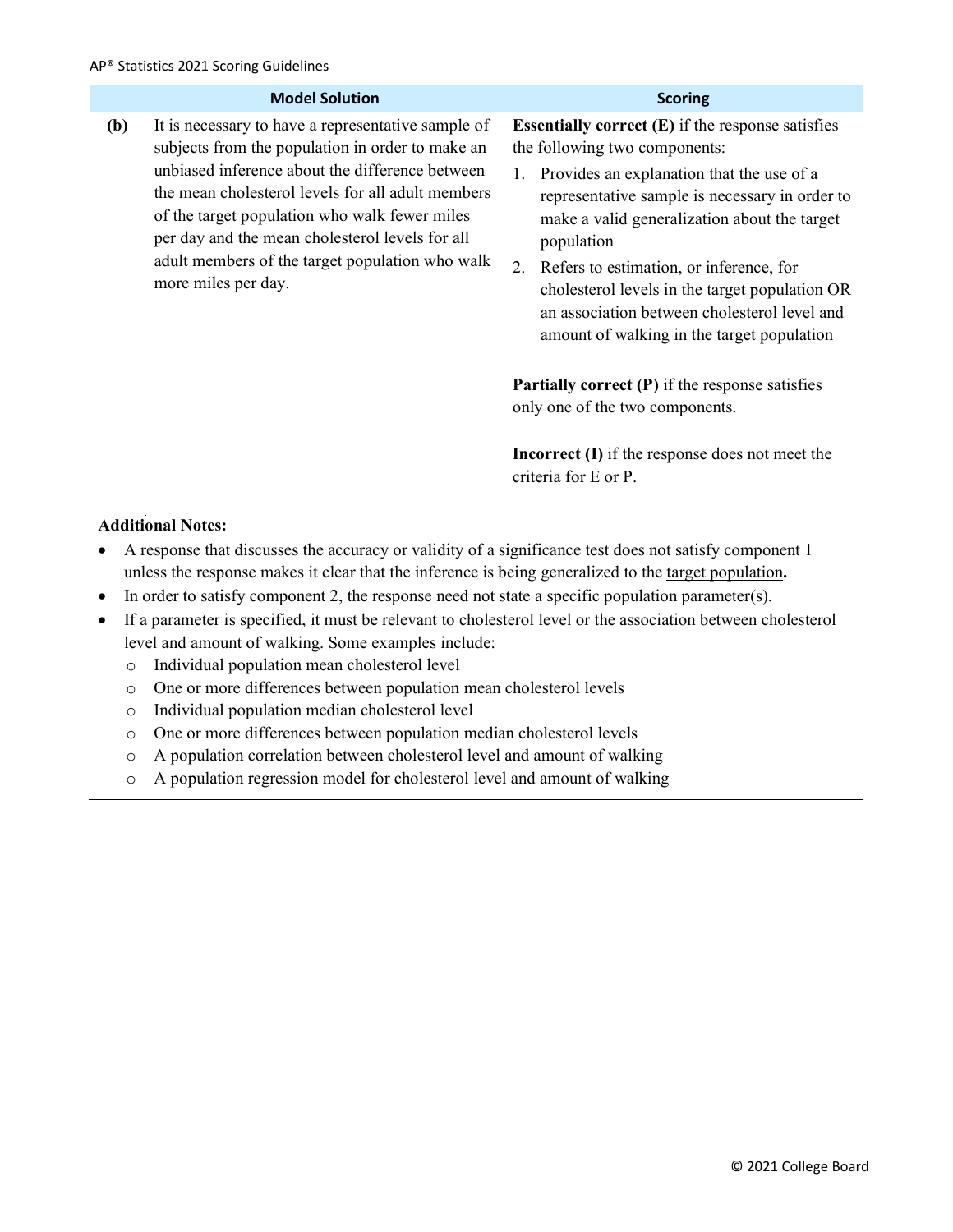|     | <b>Model Solution</b>                                                                                                                                                                                                                                                                                                                                                                                                                                                                                                                                                                                                                                                                                                                                                                                                 | <b>Scoring</b>                                                                                                                                                                                                                                                                                                                                                                                                                                                                                                                            |
|-----|-----------------------------------------------------------------------------------------------------------------------------------------------------------------------------------------------------------------------------------------------------------------------------------------------------------------------------------------------------------------------------------------------------------------------------------------------------------------------------------------------------------------------------------------------------------------------------------------------------------------------------------------------------------------------------------------------------------------------------------------------------------------------------------------------------------------------|-------------------------------------------------------------------------------------------------------------------------------------------------------------------------------------------------------------------------------------------------------------------------------------------------------------------------------------------------------------------------------------------------------------------------------------------------------------------------------------------------------------------------------------------|
| (c) | No, since the treatments (amounts of walking)<br>were not randomly assigned to the subjects in the<br>study, it would not be valid to claim that<br>increased walking causes a decrease in average<br>cholesterol levels for adults in the target<br>population. The researchers would only be able<br>to conclude that cholesterol level has a negative<br>association with daily miles walked for adults in<br>the target population. There may be one or more<br>confounding variables that are the actual cause of<br>the relationship. For example, people who walk<br>more may be more concerned about maintaining<br>a healthy diet and eat more foods that are low in<br>cholesterol, while people who walk less may eat<br>more foods that are high in cholesterol.<br>Consequently, the association between | <b>Essentially correct <math>(E)</math></b> if the response satisfies<br>the following two components:<br>Indicates that a causal inference cannot be<br>made<br>Provides a valid explanation that is based on<br>2.<br>one of the following:<br>the lack of (random) assignment of<br>$\bullet$<br>treatments to subjects<br>being an observational study/not an<br>experiment<br>the existence of a possible confounding<br>$\bullet$<br>variable that is associated with amount of<br>walking and associated with cholesterol<br>level |
|     | cholesterol and daily miles walked could actually<br>be caused by differences in diets and not<br>differences in amount of walking.                                                                                                                                                                                                                                                                                                                                                                                                                                                                                                                                                                                                                                                                                   | <b>Partially correct (P)</b> if the response satisfies<br>only component 1 AND provides a weak<br>explanation.                                                                                                                                                                                                                                                                                                                                                                                                                            |
|     |                                                                                                                                                                                                                                                                                                                                                                                                                                                                                                                                                                                                                                                                                                                                                                                                                       | <b>Incorrect (I)</b> if the response does not meet the                                                                                                                                                                                                                                                                                                                                                                                                                                                                                    |

• A response that provides an explanation that is based on the existence of a possible confounding variable may or may not identify a specific confounding variable. In either case, the response must indicate that the confounding variable has an association with amount of walking AND also indicate that the confounding variable has an association with cholesterol level in order to satisfy component 2. Examples of responses that satisfy component 2:

criteria for E or P.

- o A response that identifies a reasonable confounding variable: "Diet could be a confounding variable. People who walk more may tend to eat more foods that are low in cholesterol, while people who walk less may tend to eat more foods high in cholesterol."
- o A response that does not identify a confounding variable: "There could be a confounding variable that has an association with cholesterol level and also has an association with amount of walking."
- $\bullet$  If a response identifies a specific confounding variable, then any variable that is reasonable (e.g., diet, weight, body mass index, etc.) should be accepted in scoring component 2.
- In component 2, the following are examples of weak explanations:
	- $\circ$  The response indicates the existence of a confounding variable but does not indicate that the confounding variable has an association with amount of walking AND an association with cholesterol level.
	- o The response communicates that an association between cholesterol level and amount of walking does not imply that there is a causal relationship between cholesterol level and amount of walking. However, a general statement, without context, that association does not imply causation should be scored incorrect (I).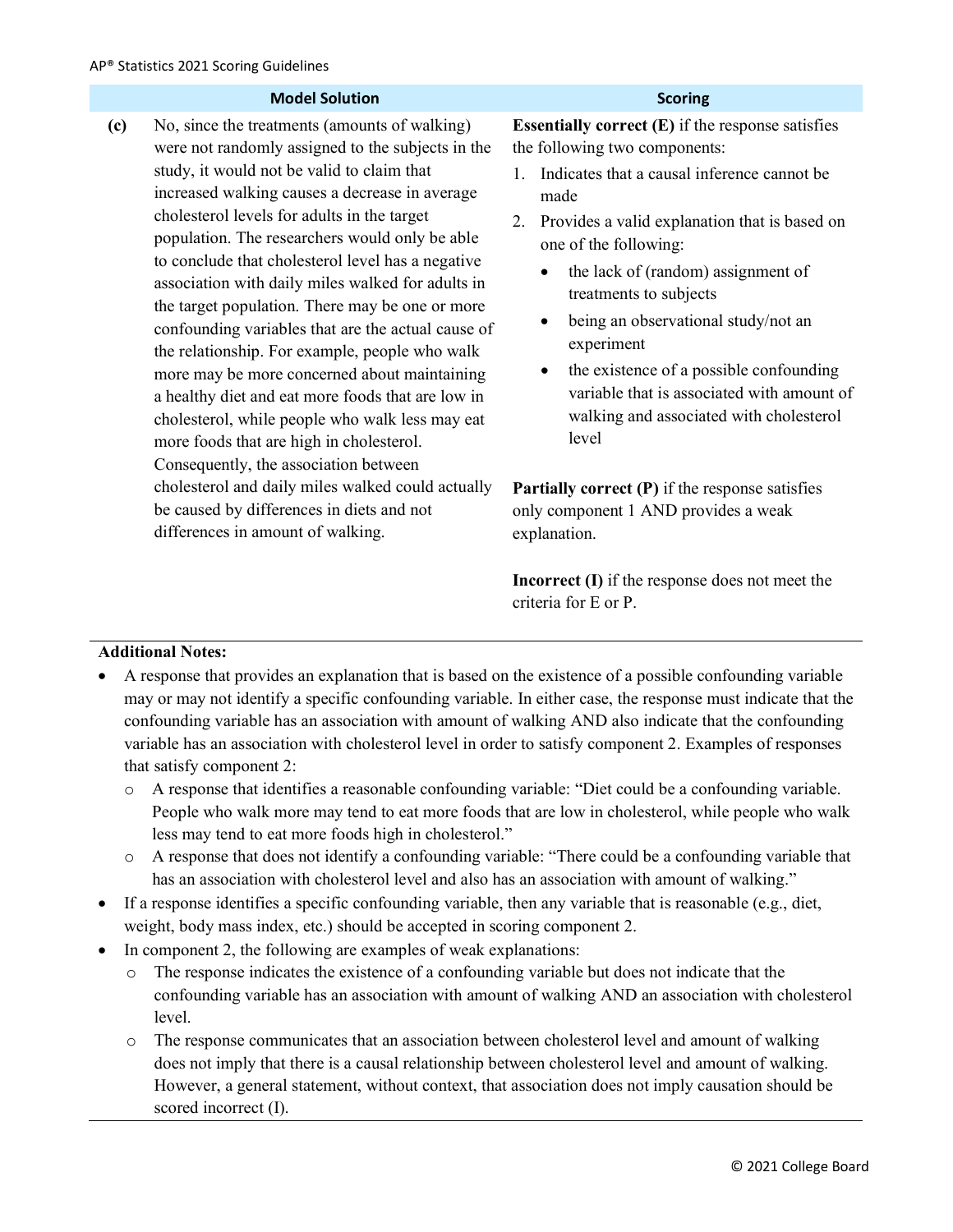- A response that only references specific elements of an experiment (e.g., placebo, control group, replication) aside from assignment of treatments to subjects should be scored incorrect (I).
- A response that states that a causal relationship can be concluded due to the statistically significant result and goes on to say that there may be a confounding variable that is associated with amount of walking and cholesterol level (e.g., diet) should be read as parallel solutions and scored incorrect (I).
- Responses in parts (a) or (b) cannot be carried down to part (c) to satisfy component 2 unless the response in part (c) refers to specific statements in part (a) or (b).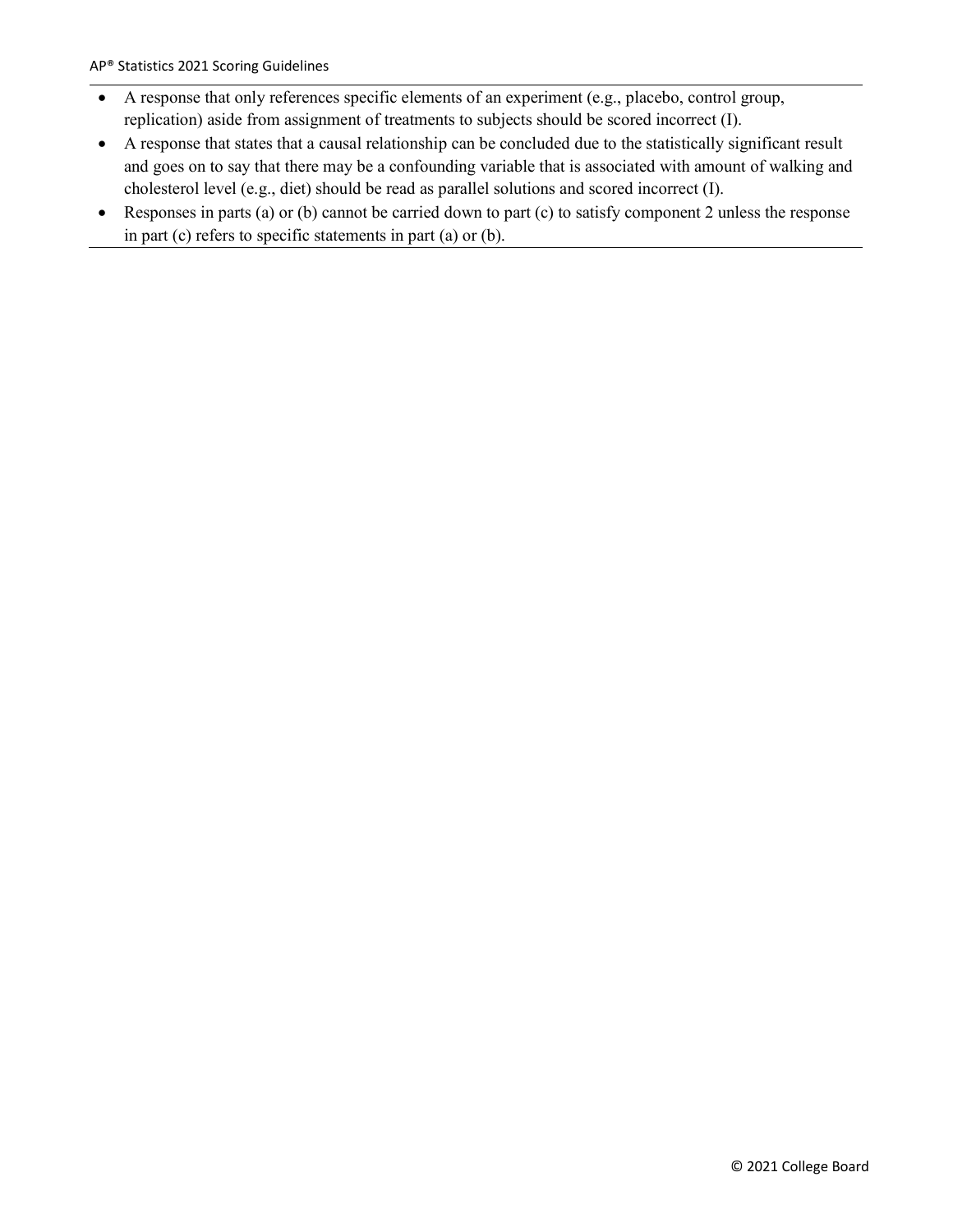| <b>Scoring for Question 2</b>                                       | <b>Score</b> |
|---------------------------------------------------------------------|--------------|
| <b>Complete Response</b>                                            | 4            |
| Three parts essentially correct                                     |              |
| <b>Substantial Response</b>                                         | 3            |
| Two parts essentially correct and one part partially correct        |              |
| <b>Developing Response</b>                                          | $\mathbf{2}$ |
| Two parts essentially correct and no part partially correct         |              |
| <i>OR</i>                                                           |              |
| One part essentially correct and one or two parts partially correct |              |
| OR                                                                  |              |
| Three parts partially correct                                       |              |
| <b>Minimal Response</b>                                             | 1            |
| One part essentially correct and no part partially correct          |              |
| OR <sub></sub>                                                      |              |
| No part essentially correct and two parts partially correct         |              |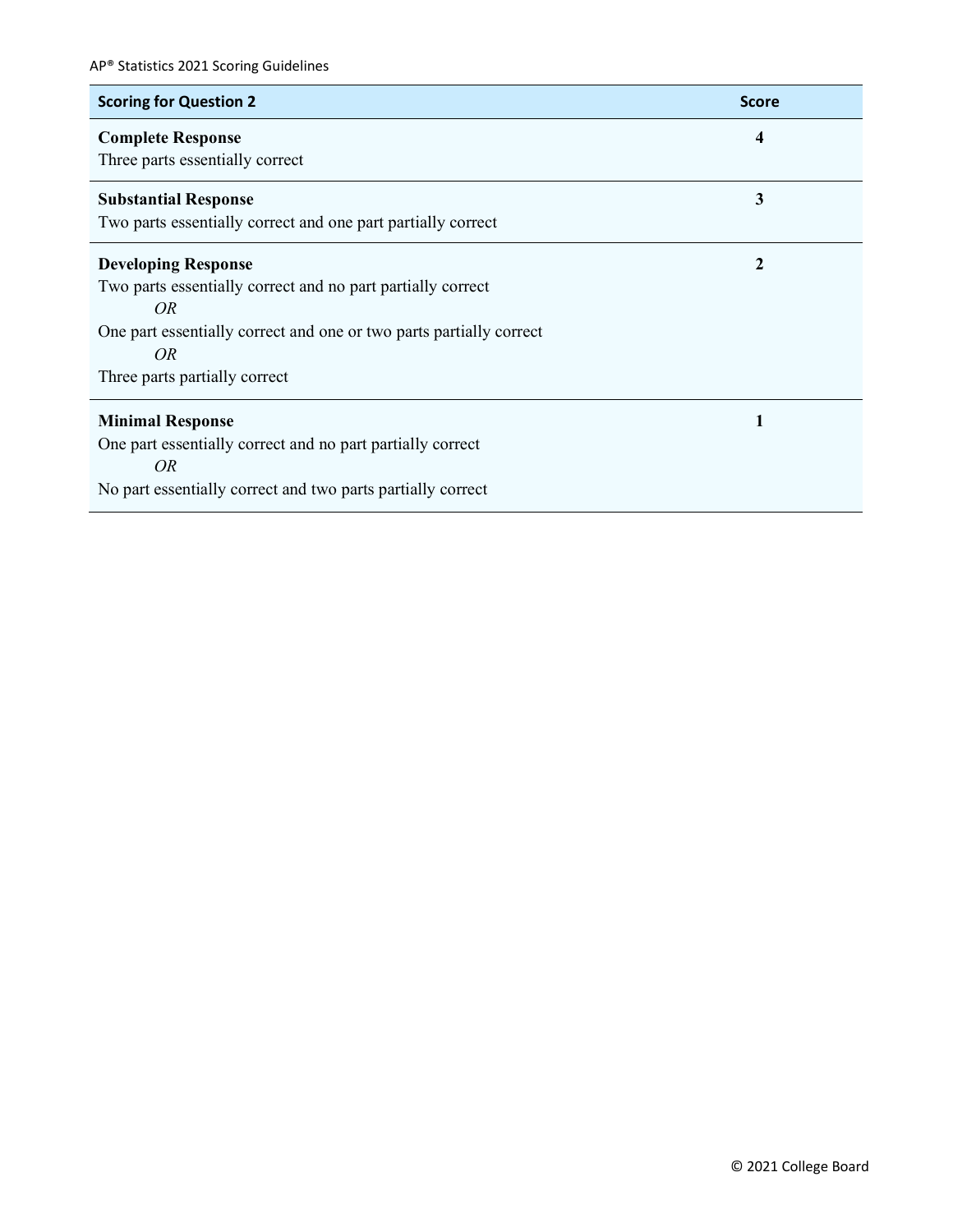### **Question 3: Focus on Probability and Sampling Distributions 4 points**

#### **General Scoring Notes**

- Each part of the question (indicated by a letter) is initially scored by determining if it meets the criteria for essentially correct (E), partially correct (P), or incorrect (I). The response is then categorized based on the scores assigned to each letter part and awarded an integer score between 0 and 4 (see the table at the end of the question).
- The model solution represents an ideal response to each part of the question, and the scoring criteria identify the specific components of the model solution that are used to determine the score.

#### **Model Solution Scoring**

- **(a) (i)** Let the random variable of interest *X* represent the number of gift cards that a particular employee receives in a 52-week year. Because each employee has probability  $\frac{1}{200} = 0.005$  of being selected each week to receive a gift card and each week's selection is independent from every other week, *X* has a binomial distribution with  $n = 52$  repeated independent trials and probability of success  $p = 0.005$  for each trial.
	- **(ii)** The probability that a particular employee receives at least one gift card in a 52-week year is:

$$
P(X \ge 1) = 1 - P(X = 0)
$$
  
= 1 - {52 \choose 0} (0.005)^0 (0.995)^{52}  
= 1 - 0.7705  
= 0.2295

**Essentially correct (E)** if the response satisfies the following four components:

- 1. Defines the random variable as the number of gift cards that a particular employee receives in a 52-week year
- 2. Describes the distribution as binomial with  $n = 52$  and  $p = 0.005$
- 3. Identifies the event of interest (i.e., identify the correct boundary AND direction for the event) in the calculation of the probability in part (a-ii)
- 4. Provides supporting work to identify the correct probability of 0.2295 (or 0.230, if rounded) OR a probability consistent with components 2 and 3

**Partially correct (P)** if the response satisfies only two or three of the four components.

**Incorrect (I)** if the response does not meet the criteria for E or P.

- A response that states  $X \sim B(52, 0.005)$  satisfies component 2.
- A response that states the random variable is distributed by a distribution that is not binomial (e.g., normal or uniform) and then uses the binomial calculation does not satisfy component 2.
- Stating that gift cards are distributed randomly is not a distribution and does not, in itself, satisfy component 2. Component 2 can still be satisfied if the response goes on to use the binomial distribution.
- In order to satisfy component 2 using calculator function notation, the sample size and probability parameter must be clearly identified.
	- o The following satisfy component 2:
		- $binom{off(n \text{ or trials} = 52, p = 0.005, 1, 52)}$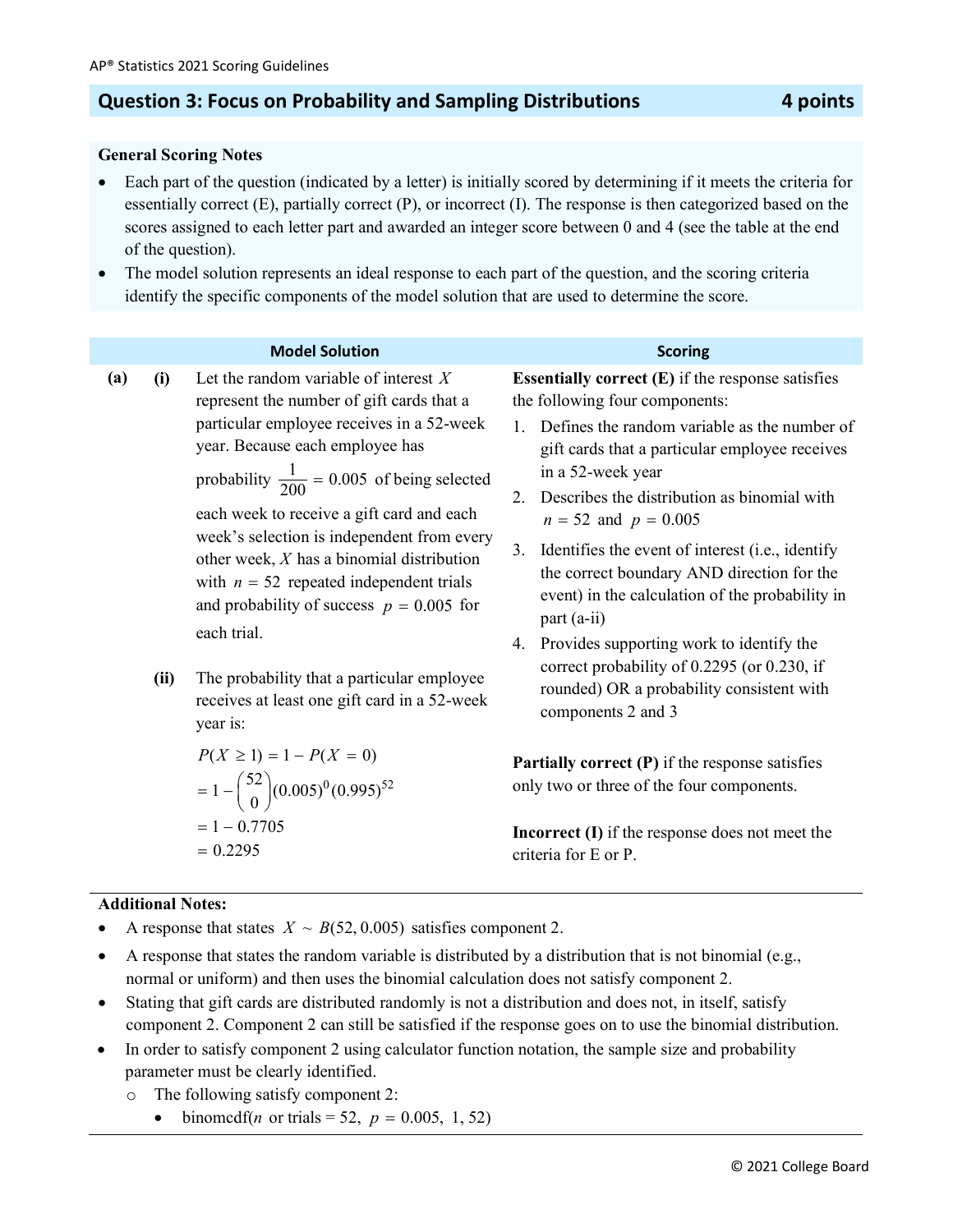- 1 binomedf(*n* or trials = 52,  $p = 0.005, 0$ )
- 1 binompdf(*n* or trials = 52,  $p = 0.005, 0$ )
- o The following do not satisfy component 2 because the parameter or sample size is not clearly labeled:
	- binomedf(52, 0.005, lower bound = 1, upper bound = 52)
	- 1 binomedf(52,  $p = 0.005$ , upper bound or  $x = 0$ )
	- 1 binompdf(*n* or trials = 52, 0.005,  $x = 0$ )
- In order to satisfy component 3, the supporting work must identify the event of interest, i.e.,  $X \ge 1$ , the boundary is 1, and the direction is greater than or equal to, or at least.
	- o Possible ways to do this include:
		- Probability notation, e.g.  $P(X \ge 1)$ ,  $1 P(X = 0)$

• Summing probabilities, e.g. 
$$
\sum_{k=1}^{52} {52 \choose k} (0.005)^k (0.995)^{52-k}
$$

- Description in words  $P$ (employee receives at least one gift card),
	- 1 *P*(employee receives no gift cards)
- Graphical, a bar graph of binomial probabilities with appropriate bars shaded
- Using calculator function syntax with clearly labeled parameters (e.g.  $p = 0.005$ ,  $n = 52$ ) and clearly labeled event boundaries (e.g., lower bound  $= 1$ , upper bound  $= 52$ )
- o The following satisfy component 3:
	- binomcdf(*n* or trials = 52,  $p = 0.005$ , lower bound=1, upper bound = 52)
	- 1 binomedf(*n* or trials = 52,  $p = 0.005$ , upper bound or  $x = 0$ )
	- 1 binompdf(*n* or trials = 52,  $p = 0.005$ ,  $x = 0$ )
- o The following do not satisfy component 3 because the event boundaries are not clearly labeled.
	- binomedf(*n* or trials = 52,  $p = 0.005, 1, 52$ )
	- 1 binomedf(*n* or trials = 52,  $p = 0.005, 0$ )
	- 1 binompdf(*n* or trials = 52,  $p = 0.005, 0$ )
- A response will satisfy component 3 if the probability is computed for a geometric distribution with the first success within the first 52 weeks ( $X \le 52$ ) (e.g. response that states geometcdf(0.005, *x* or upper bound  $= 52$ ).
- Because  $np = (52)(0.005) = 0.26$  is less than 5, the normal approximation to the binomial distribution is not an appropriate method to calculate the probability, and a response that uses this method does not satisfy component 4. However, a response that uses the normal approximation to the binomial distribution may satisfy component 3 if it displays the correct mean and standard deviation of the binomial distribution AND provides a clear indication of the appropriate collection of possible outcomes included

in the event using a diagram or a *z*-score, e.g.,  $1 - P\left(Z \le \frac{0 - (52)(0.005)}{\sqrt{(52)(0.005)(0.995)}}\right)$ ,

$$
P\left(Z \ge \frac{1 - (52)(0.005)}{\sqrt{(52)(0.005)(0.995)}}\right), \text{ or } P\left(Z \ge \frac{0.5 - (52)(0.005)}{\sqrt{(52)(0.005)(0.995)}}\right).
$$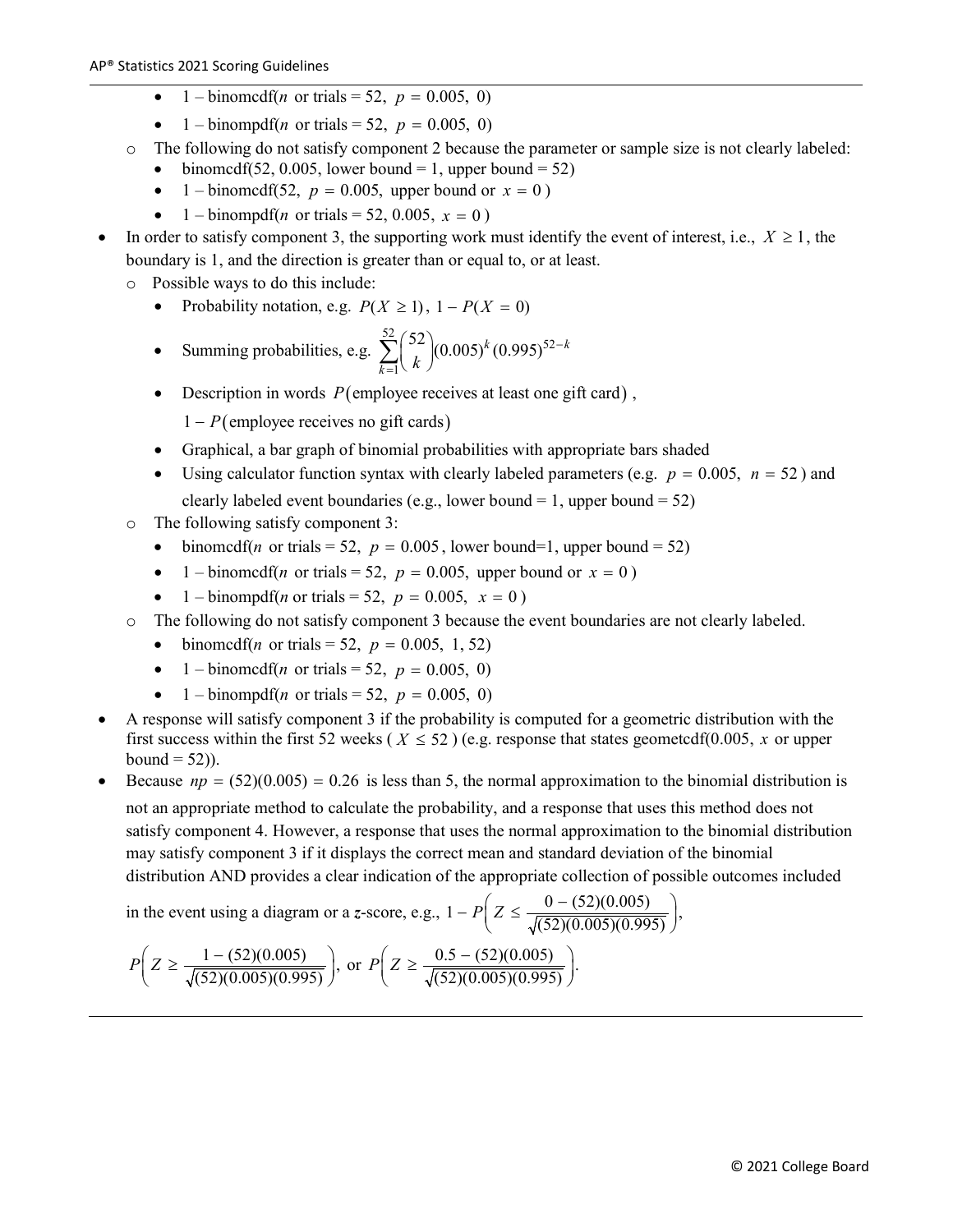|     | <b>Model Solution</b>                                                                                                                                                                                                                                                                                                                                                                                          | <b>Scoring</b>                                                                                                                                                                                                                                                                                                                                                                                                                                                                                                                                  |
|-----|----------------------------------------------------------------------------------------------------------------------------------------------------------------------------------------------------------------------------------------------------------------------------------------------------------------------------------------------------------------------------------------------------------------|-------------------------------------------------------------------------------------------------------------------------------------------------------------------------------------------------------------------------------------------------------------------------------------------------------------------------------------------------------------------------------------------------------------------------------------------------------------------------------------------------------------------------------------------------|
| (b) | The expected value for the number of gift cards a<br>particular employee will receive in a 52-week<br>year is $np = 52(0.005) = 0.26$ . If the random<br>process of selecting one employee each week to<br>receive a gift card is repeated for a very large<br>number of years, each employee can expect to<br>receive about 0.26 gift cards per year, on average,<br>or about one gift card every four years. | <b>Essentially correct <math>(E)</math> if the response satisfies</b><br>the following two components:<br>Correctly calculates the expected value<br>1.<br><b>AND</b><br>provides supporting work for the calculation<br>of the expected value<br>2.<br>Provides a reasonable interpretation of the<br>expected value that includes at least two of<br>the following three aspects:<br>The concept of repeating the selection<br>process over a long period of time<br>The concept of an average or mean<br>The context of receiving gift cards |
|     |                                                                                                                                                                                                                                                                                                                                                                                                                | <b>Partially correct <math>(P)</math></b> if the response satisfies<br>only one of the two components.                                                                                                                                                                                                                                                                                                                                                                                                                                          |
|     |                                                                                                                                                                                                                                                                                                                                                                                                                | <b>Incorrect (I)</b> if the response does not meet the<br>criteria for E or P.                                                                                                                                                                                                                                                                                                                                                                                                                                                                  |

- A response may satisfy component 1 if the reported expected value is consistent with the distribution of the random variable identified in the response to part (a-i), AND supporting work for the calculation of the expected value in part (b) is shown.
- Examples of supporting work that satisfies component 1 include:
	- o  $np = 52(0.005) = 0.26$  or  $np = 52(0.005)$

$$
\circ \quad np = \frac{52}{200}
$$

- o  $52(0.005) = 0.26$
- $op$  *np* = 0.26, if the values of *n* and *p* are reported in the response to part (a)
- A response that incorrectly calculates the expected value may still satisfy component 2 using the incorrect expected value in the interpretation.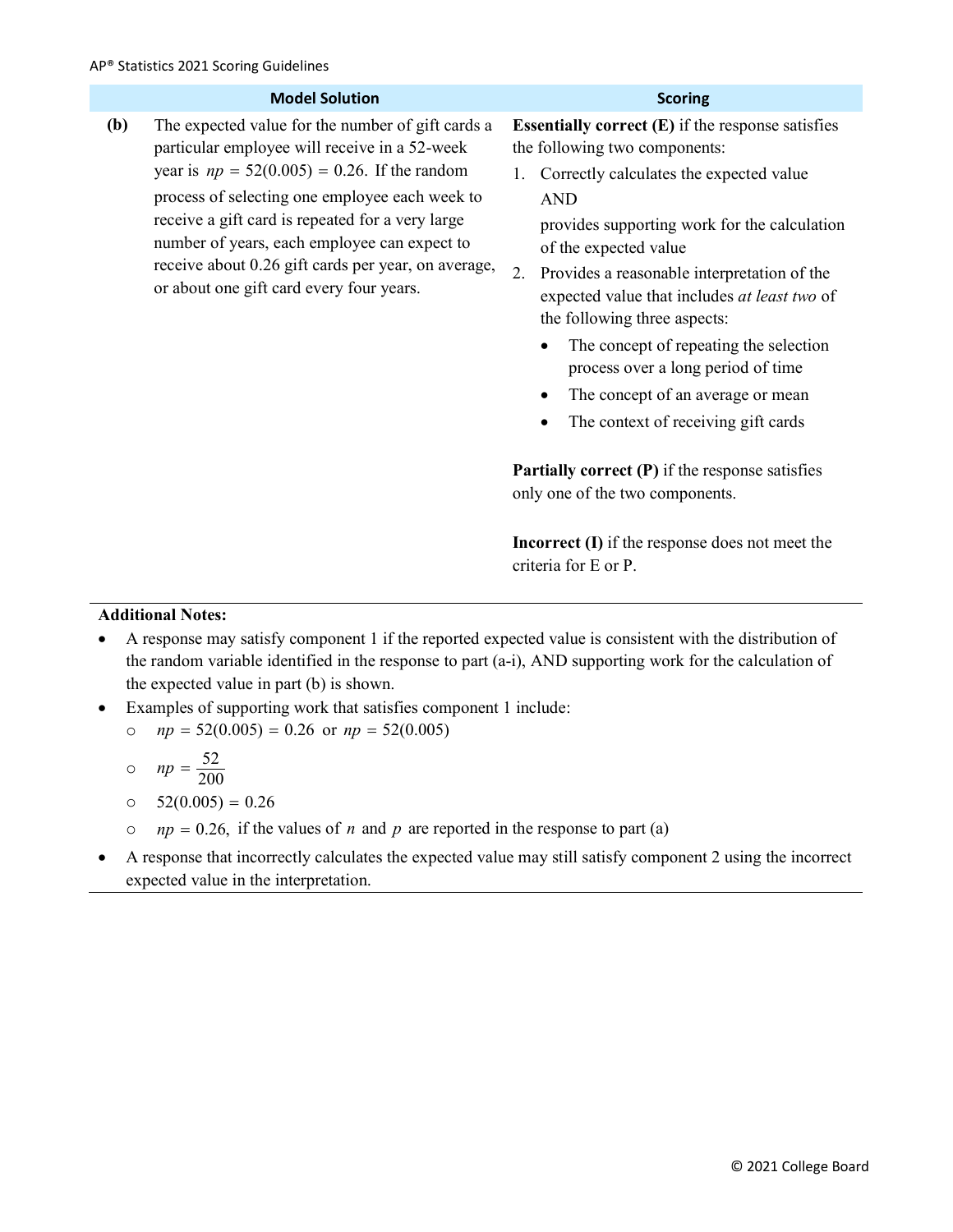|                                    | <b>Model Solution</b>                                                                                                                                                                                                                                           |    | <b>Scoring</b>                                                                                                                                                                                                                                                                                                                                                                                                                                                                                                                                                                |
|------------------------------------|-----------------------------------------------------------------------------------------------------------------------------------------------------------------------------------------------------------------------------------------------------------------|----|-------------------------------------------------------------------------------------------------------------------------------------------------------------------------------------------------------------------------------------------------------------------------------------------------------------------------------------------------------------------------------------------------------------------------------------------------------------------------------------------------------------------------------------------------------------------------------|
| (c)<br>for an entire 52-week year. | No, Agatha's experience does not constitute<br>strong evidence that the selection process was not<br>truly random. In fact, it is quite likely<br>(probability = $(0.995)^{52} \approx 0.7705$ ) that a<br>particular employee will fail to receive a gift card | 2. | <b>Essentially correct <math>(E)</math></b> if the response satisfies<br>the following three components:<br>Indicates that Agatha does not have a strong<br>argument that the selection process was not<br>truly random<br>Provides a relevant probability or expected<br>value<br>3. Provides an explanation that correctly links<br>the probability or expected value to the<br>decision<br><b>Partially correct (P)</b> if the response satisfies<br>only two of the three components.<br><b>Incorrect</b> $(I)$ if the response does not meet the<br>criteria for E or P. |

- Examples that satisfy component 2:
	- o The probability that Agatha will receive at least one gift card in a 52-week year is 0.2295, or the value computed in part (a-ii).
	- o The probability that Agatha will fail to receive a gift card for an entire 52-week year is 0.7705, or the complement of the value computed in part (a-ii).
	- o The expected value computed in part (b).
	- o Stating AT MOST 52 out of 200 employees will win a gift card (or AT LEAST 148 will not win).
- A response that indicates that Agatha does have a strong argument that the selection process was not truly random (or responds "yes") that is adequately supported by an explanation based on an incorrectly calculated probability in part (a-ii) OR an incorrectly calculated expected value in part (b) is scored E.
- If a response gives two arguments, treat them as parallel solutions and score the weaker solution.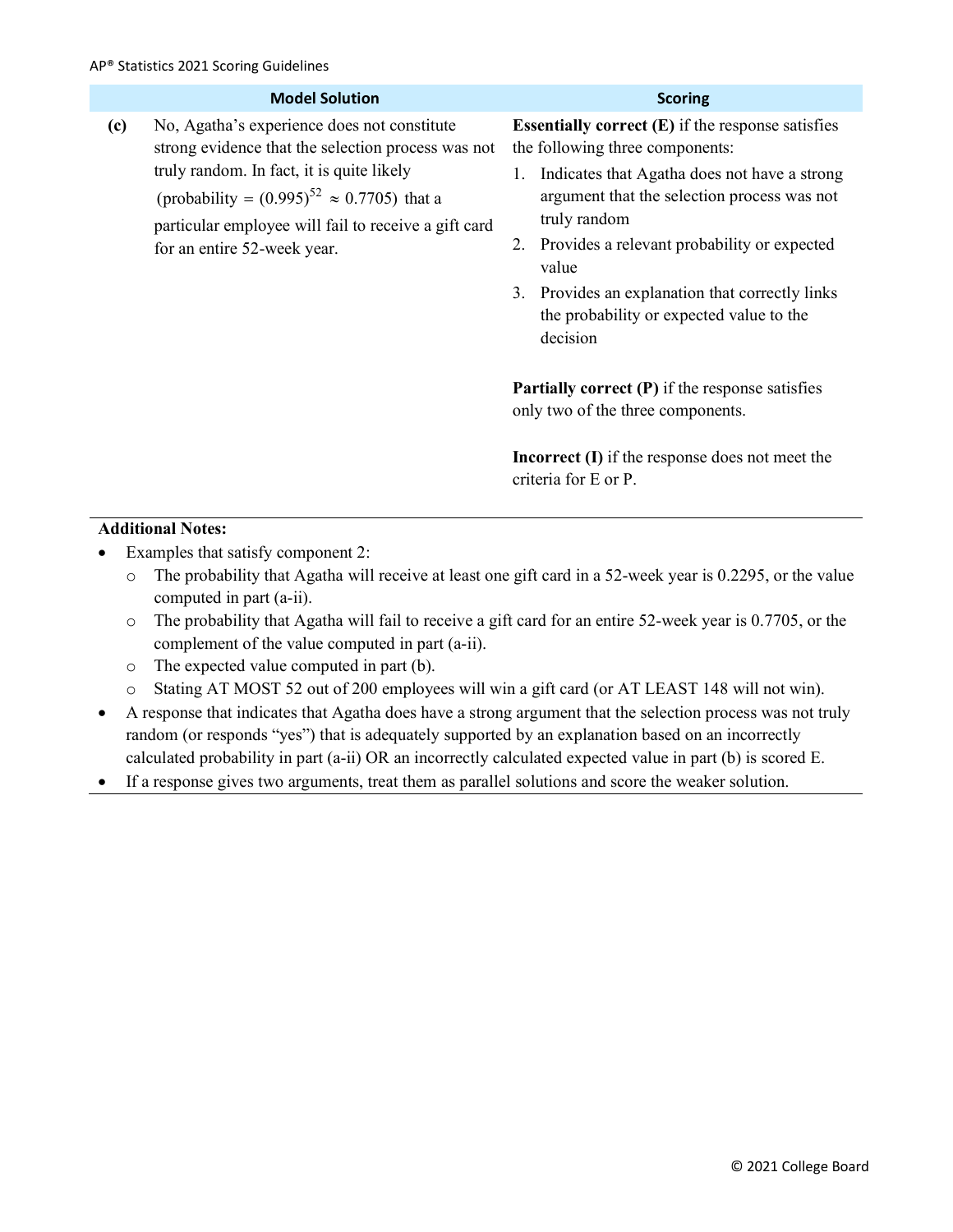| <b>Scoring for Question 3</b>                                       | <b>Score</b> |
|---------------------------------------------------------------------|--------------|
| <b>Complete Response</b>                                            | 4            |
| Three parts essentially correct                                     |              |
| <b>Substantial Response</b>                                         | 3            |
| Two parts essentially correct and one part partially correct        |              |
| <b>Developing Response</b>                                          | $\mathbf{2}$ |
| Two parts essentially correct and no part partially correct         |              |
| <i>OR</i>                                                           |              |
| One part essentially correct and one or two parts partially correct |              |
| <i>OR</i>                                                           |              |
| Three parts partially correct                                       |              |
| <b>Minimal Response</b>                                             | 1            |
| One part essentially correct and no part partially correct          |              |
| <i>OR</i>                                                           |              |
| No part essentially correct and two parts partially correct         |              |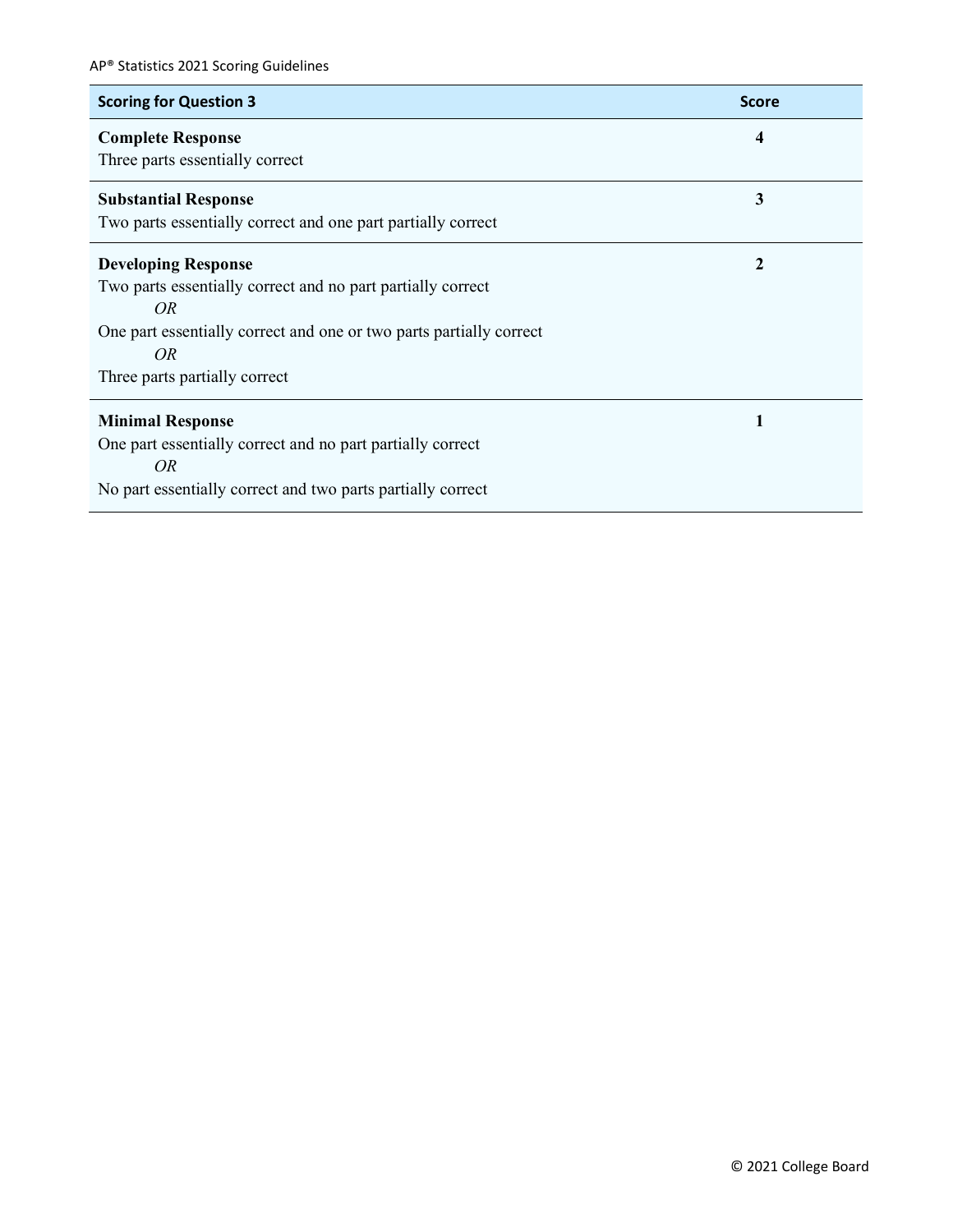### **Question 4: Focus on Inference 4 points 4 points**

#### **General Scoring Notes**

- This question is scored in four sections. Each section is initially scored by determining if it meets the criteria for essentially correct (E), partially correct (P), or incorrect (I). The first section includes statements of the null and alternative hypotheses and identification of the appropriate hypothesis test in part (a). The second section includes verifying the conditions for the test identified in part (a) and calculating the value of the test statistic and the corresponding *p*-value. The third section includes the conclusion for the test identified in part (a). The fourth section includes the response to part (b). The response is then categorized based on the scores assigned to each section and awarded an integer score between 0 and 4 (see the table at the end of the question).
- The model solution represents an ideal response to each section of the question, and the scoring criteria identify the specific components of the model solution that are used to determine the score.

|                            | <b>Model Solution</b>                                                                                                                                                                                | <b>Scoring</b>                                                                                                                                                                                                                      |
|----------------------------|------------------------------------------------------------------------------------------------------------------------------------------------------------------------------------------------------|-------------------------------------------------------------------------------------------------------------------------------------------------------------------------------------------------------------------------------------|
| (a)<br><b>Section</b><br>1 | Let $p$ represent the proportion of all customers<br>of the pet supply company who would place an<br>order within 30 days after receiving an e-mail<br>with a coupon for \$10 off the next purchase. | <b>Essentially correct <math>(E)</math></b> if the response satisfies<br>the following three components:<br>States the correct equality for the null<br>1.<br>hypothesis for a proportion (e.g., $p = 0.40$ )                       |
|                            | The null hypothesis is $H_0: p = 0.40$ , and the<br>alternative hypothesis is $H_a$ : $p > 0.40$ .                                                                                                   | AND the correct direction of the one-sided<br>alternative hypothesis for a proportion (e.g.,<br>$p > 0.40$ )                                                                                                                        |
|                            | An appropriate test is a one-sample z-test for a<br>population proportion.                                                                                                                           | Provides sufficient context for the parameter<br>2.<br>by including reference to the <i>population</i><br>proportion AND the sampling units<br>(customers) AND the response variable<br>(placing an order after receiving a coupon) |
|                            |                                                                                                                                                                                                      | 3. Identifies a one-sample z-test for a<br>population proportion by name (e.g., "one-<br>proportion z-test" but not merely "one-<br>sample z-test") or by formula                                                                   |
|                            |                                                                                                                                                                                                      | <b>Partially correct (P)</b> if the response does not<br>meet the criteria for E but satisfies either<br>component 1 and/or component 3.                                                                                            |
|                            |                                                                                                                                                                                                      | <b>Incorrect (I)</b> if the response does not meet the<br>criteria for E or P.                                                                                                                                                      |

- The elements of component 2 do not have to be satisfied with the statement of the hypotheses. They may be satisfied by work presented anywhere in the response, most likely by the statement of the conclusion.
- If the statement of the hypotheses refers to population proportion and the conclusion refers to sample proportion (or vice versa), then the population aspect of component 2 is not satisfied.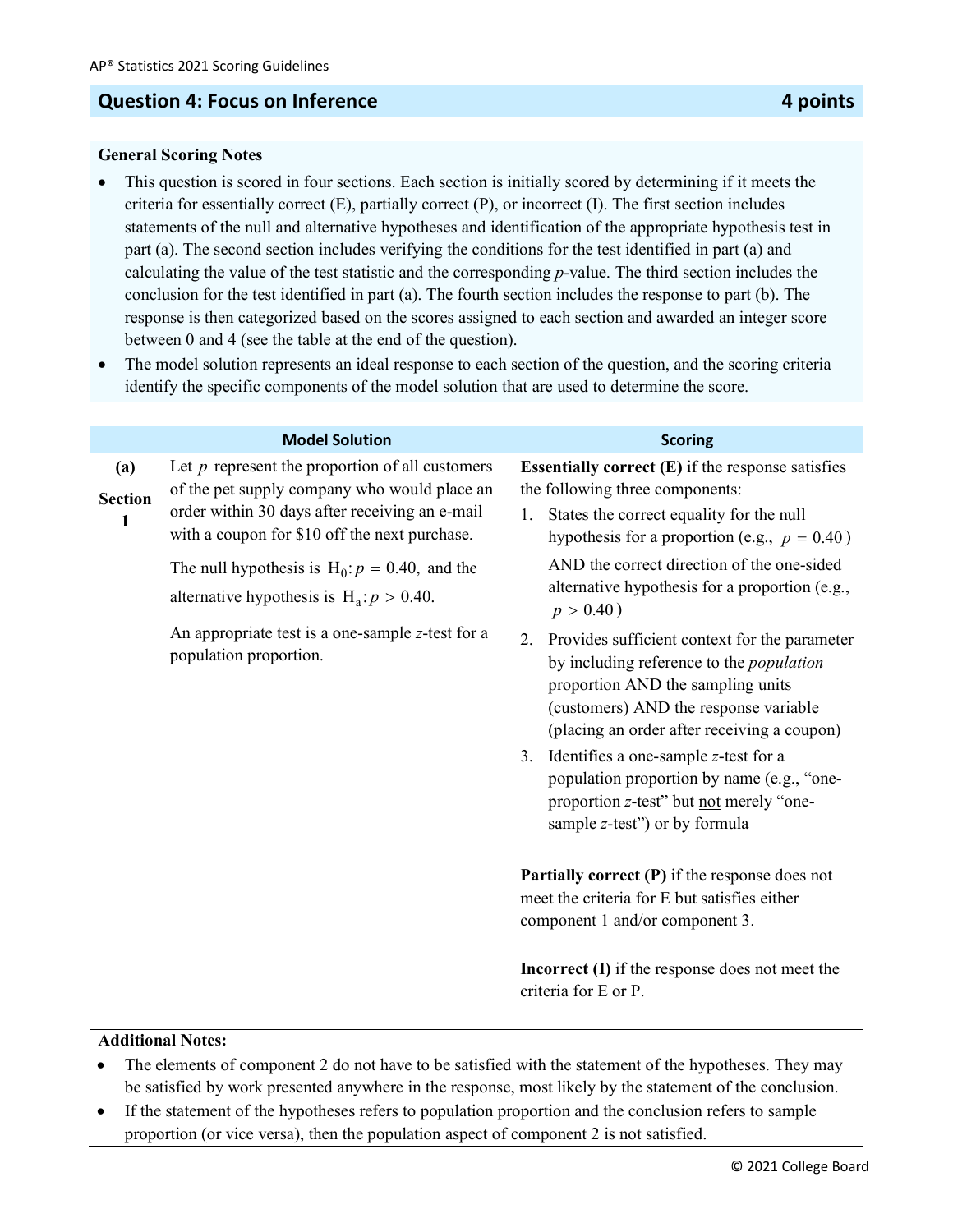- A response that states the null hypothesis as  $H_0$ :  $p \le 0.40$  may satisfy component 1.
- To satisfy component 1, the hypotheses must be stated in terms of a proportion. If a symbol other than *p* or  $\pi$  is used to denote the proportion, it must be clearly defined as a proportion (but does not need to reflect the context of customers who would place an order within 30 days after receiving a coupon) in order for the response to satisfy component 1. It is acceptable to use " $p_0$ " to denote the proportion.
- A response that states the hypotheses in words (e.g., "the null hypothesis is that the proportion is  $0.40$ , and the alternative hypothesis is that the proportion is greater than 0.40") may satisfy component 1. Neither context nor the concept of the *population* is required to satisfy component 1.
- A response that states the hypotheses in words (e.g., "the null hypothesis is that the proportion of all customers who would place an order within 30 days after receiving a coupon is equal to 0.40, and the alternative hypothesis is that the proportion is greater than 0.40") may satisfy component 1 and component 2.
- If the response clearly refers to the *sample* proportion instead of the *population* proportion using words or a symbol (e.g.,  $\hat{p}$ ), then component 2 is not satisfied unless the symbol used is defined as the *population* proportion.
- A response may satisfy the population aspect of component 2 by doing the following:
	- o referring to population in the statement of the conclusion of the inferential procedure
	- o using notation such as  $p$ ,  $p_0$ , or  $\pi$  when defining the hypothesis statements.
- A response may satisfy the sampling units aspect of component 2 by referring to "people who place an order" or similar statement.
- If the response identifies the correct test by name, but also states an incorrect formula, then component 3 is not satisfied.
- If the response identifies the test by formula using a *t*-percentile instead of a *z*-percentile, then component 3 is not satisfied.

#### *Confidence Interval Approach:*

- If a one-sample *z*-interval for a population proportion is identified correctly by name (e.g., "oneproportion *z*-interval" but not merely "one-sample *z*-interval") or by formula, then component 3 is satisfied.
- If a response uses a one-sample *z*-interval for a population proportion, then component 2 is satisfied if the response indicates that it is a confidence interval for the proportion of all customers who would place an order within 30 days after receiving a coupon, even if the hypotheses are not stated.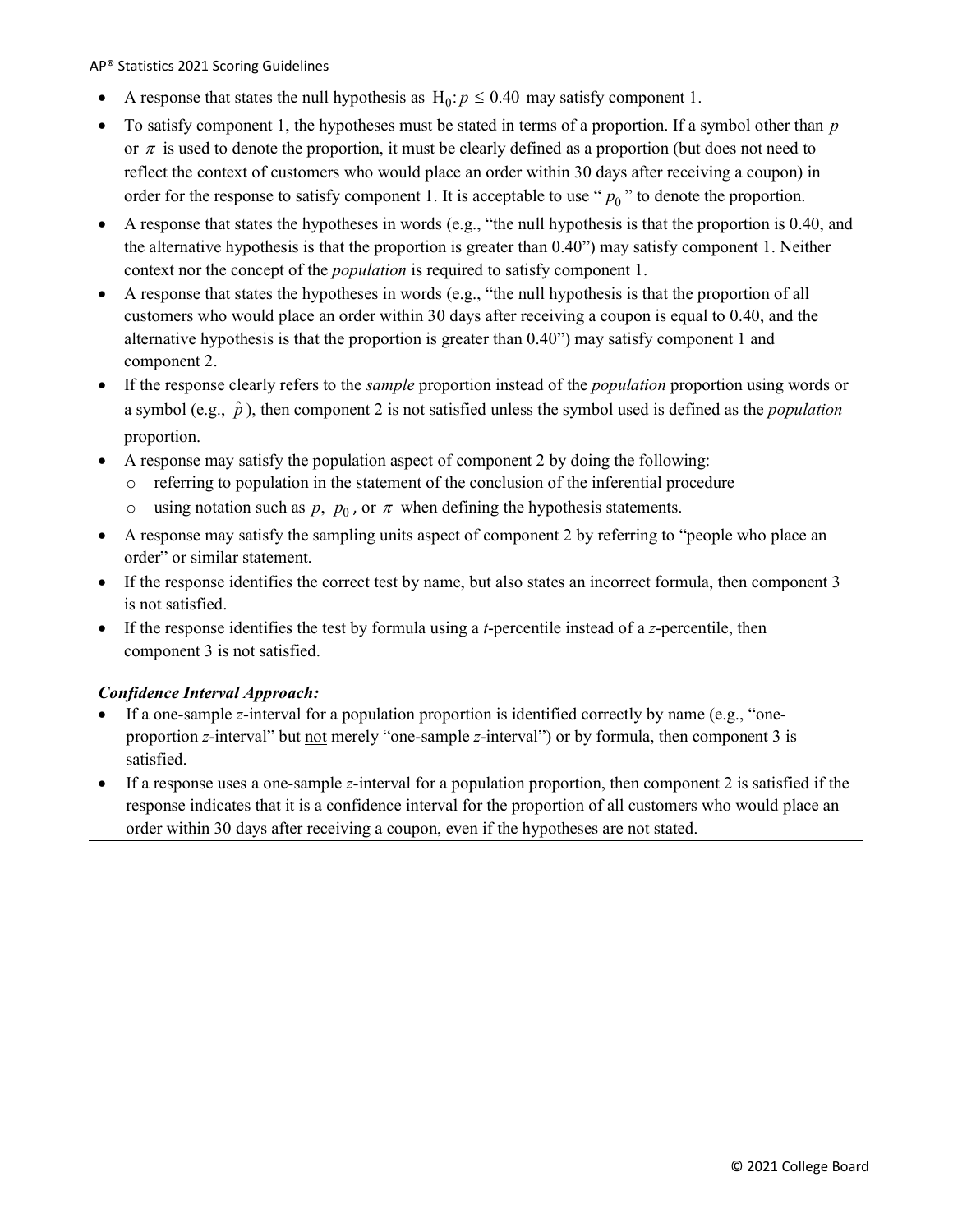|                                           | <b>Model Solution</b>                                                                                                                                                                                                                                                                                                                                                                                                                                                                                                                                                                                                                                                                                                                        | <b>Scoring</b>                                                                                                                                                                                                                                                                                                                                                                                                                                                                                                                                                                                                                                                                                                                                            |
|-------------------------------------------|----------------------------------------------------------------------------------------------------------------------------------------------------------------------------------------------------------------------------------------------------------------------------------------------------------------------------------------------------------------------------------------------------------------------------------------------------------------------------------------------------------------------------------------------------------------------------------------------------------------------------------------------------------------------------------------------------------------------------------------------|-----------------------------------------------------------------------------------------------------------------------------------------------------------------------------------------------------------------------------------------------------------------------------------------------------------------------------------------------------------------------------------------------------------------------------------------------------------------------------------------------------------------------------------------------------------------------------------------------------------------------------------------------------------------------------------------------------------------------------------------------------------|
| (a)<br><b>Section</b><br>$\boldsymbol{2}$ | The independent observations condition for<br>performing the one-sample z-test for a<br>population proportion is satisfied because the<br>data were obtained from a random sample of<br>90 customers who placed an order in the past<br>year and, because sampling of customers is done<br>without replacement, it is assumed that this<br>large online company has more than<br>$10(90) = 900$ customers.<br>The sample size is large enough to support an<br>assumption that the sampling distribution of $\hat{p}$<br>is approximately normal because<br>$(90)(0.4) = 36$ and $(90)(1 - 0.4) = 54$ are both<br>at least 10.<br>The value of the sample proportion is<br>$\hat{p} = \frac{38}{90} \approx 0.422$ and the value of the test | <b>Essentially correct <math>(E)</math> if the response satisfies</b><br>the following four components:<br>Checks the independence condition by<br>1.<br>referring to the random selection of<br>90 customers AND indicating that the<br>company is assumed to have at least<br>900 customers (i.e., $90 \le 0.10N$ )<br>Checks that the sample size is large enough<br>2.<br>to support the assumption that the sampling<br>distribution of $\hat{p}$ is approximately normal<br>by verifying that $(90)(0.4)$ and<br>$(90)(1 - 0.4)$ are both at least 10 (or 5)<br>3.<br>Correctly reports the value of the z-statistic<br>Correctly reports the $p$ -value, consistent<br>4.<br>with the reported test statistic and stated<br>alternative hypothesis |
|                                           | statistic is $z = \frac{\frac{38}{90} - 0.40}{\sqrt{(0.40)(0.60)}} \approx 0.430$ . The<br>corresponding $p$ -value is<br>$P(z > 0.430) \approx 0.333$ .<br><b>Additional Notes:</b>                                                                                                                                                                                                                                                                                                                                                                                                                                                                                                                                                         | <b>Partially correct <math>(P)</math></b> if the response satisfies<br>only two or three of the four components.<br><b>Incorrect (I)</b> if the response does not meet the<br>criteria for E or P.                                                                                                                                                                                                                                                                                                                                                                                                                                                                                                                                                        |
|                                           | In order to satisfy the reference to the random selection of 90 customers in component 1 it is minimally<br>acceptable to state "random sample - check" or "SRS - check." However, component 1 is not satisfied if<br>the response implies that random assignment was used or only states "random - check."<br>In order to satisfy component 2, the response must include actual values of the observed successes and                                                                                                                                                                                                                                                                                                                        |                                                                                                                                                                                                                                                                                                                                                                                                                                                                                                                                                                                                                                                                                                                                                           |

- failures, or values for the expected successes and failures, or formulas for the expected number of successes and failures with values inserted AND the response must make a comparison of the two values with some standard criterion, such as 5 or 10. If expressions such as  $(90)(0.4)$  and  $(90)(1 - 0.4)$  are used, simplification is not required.
	- o Examples of acceptable quantities (comparisons must still be made):
		- 38 and 52 (observed counts)
		- 36 and 54 (expected counts under the null hypothesis)
		- $(90)(0.4)$  and  $(90)(1 0.4)$
		- $(90)(0.4222)$  and  $(90)(1 0.422)$
	- o Unless values of all parameters are explicitly defined in the response, the following quantities are unacceptable:
		- 90  $p$ , 90(1  $p$ ),  $np$ ,  $n(1-p)$
		- $90\hat{p}$ ,  $90(1-\hat{p})$ ,  $n\hat{p}$ ,  $n(1-\hat{p})$
		- $n(0.4)$ ,  $n(0.6)$ ,  $n(0.4222)$ ,  $n(1 0.4222)$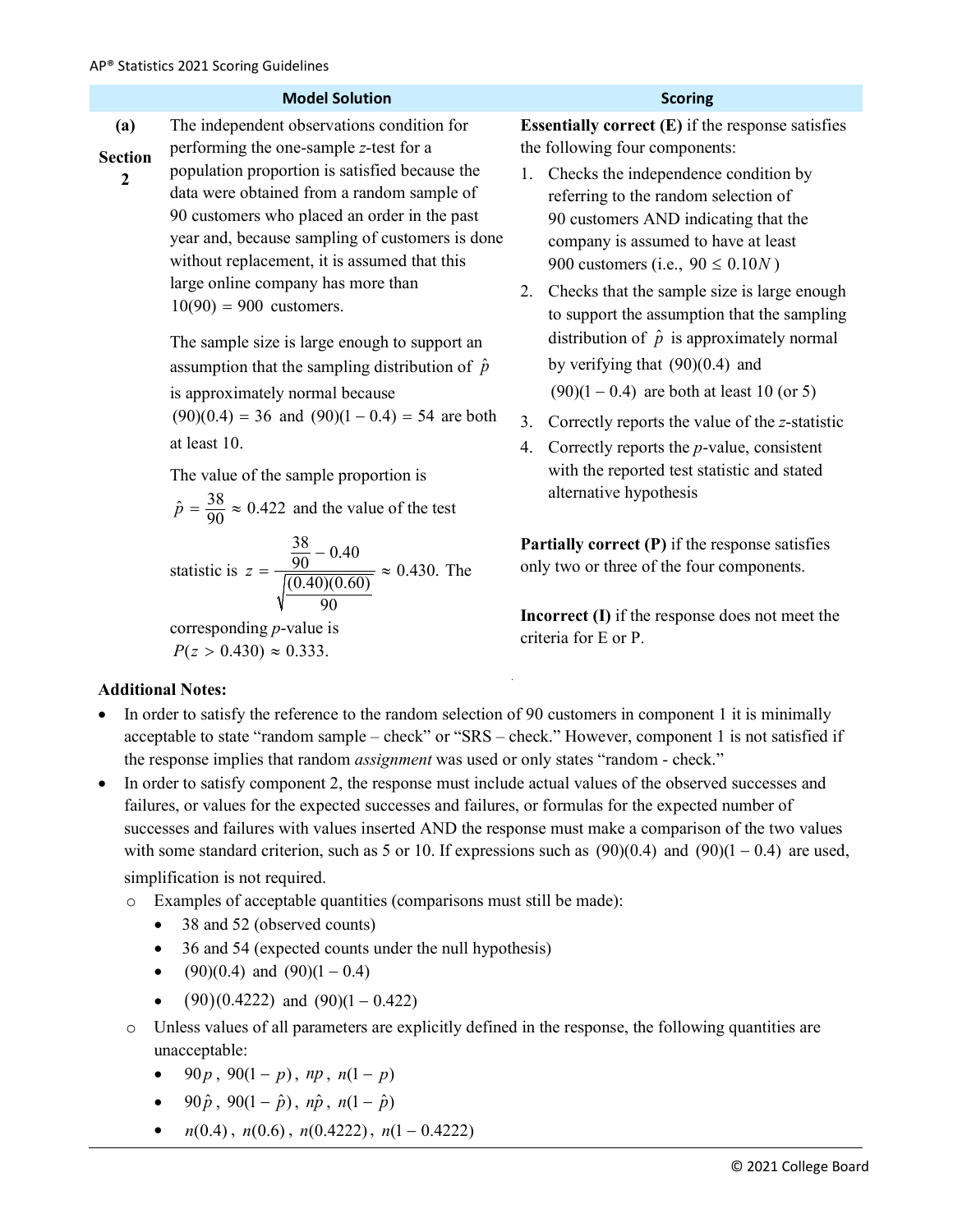AP® Statistics 2021 Scoring Guidelines

- When computing the test statistic, using a  $\hat{p}$  of 0.42 in the numerator results in a test statistic equal to 0.39 with a *p*-value of 0.36. These values satisfy components 3 and 4.
- If the response uses  $\hat{p}$  in the null standard error formula to calculate the *z*-statistic, component 3 may be satisfied.
- A response that reports the correct value for the *z*-statistic but contains errors in supporting work may still satisfy component 3.
- If the response satisfies component 4, any supporting work for the *p*-value may be treated as extraneous.
- If the response compares the value of the test statistic to a critical value instead of reporting a *p*-value, then the critical value (1.645), or a critical value consistent with the stated alternative hypothesis, satisfies component 4.
- If a two-tailed alternative hypothesis is stated or the direction of the stated one-tailed alternative hypothesis is incorrect, then the *p*-value must be consistent with the stated alternative hypothesis to satisfy component 4.
- If the response omits identifying the hypotheses, the correct one-sided alternative hypothesis is assumed when scoring component 4.
- If an incorrect alternative hypothesis is stated, then the *p*-value must be consistent with the stated alternative hypothesis to satisfy component 4.

#### *Confidence Interval Approach:*

- If either a one-sided 95 percent confidence interval is correctly calculated as (0.337, 1), or a two-sided 90 percent confidence interval is correctly calculated as (0.337, 0.508), then component 3 is satisfied.
- If only the lower end of a confidence interval is used to reach a conclusion, then component 4 is satisfied.
- Application of a confidence interval approach must be consistent with the stated alternative to satisfy component 4. A two-sided 95 percent confidence interval is (0.320, 0.524), and a lower one-sided 95 percent confidence interval is (0, 0.508) .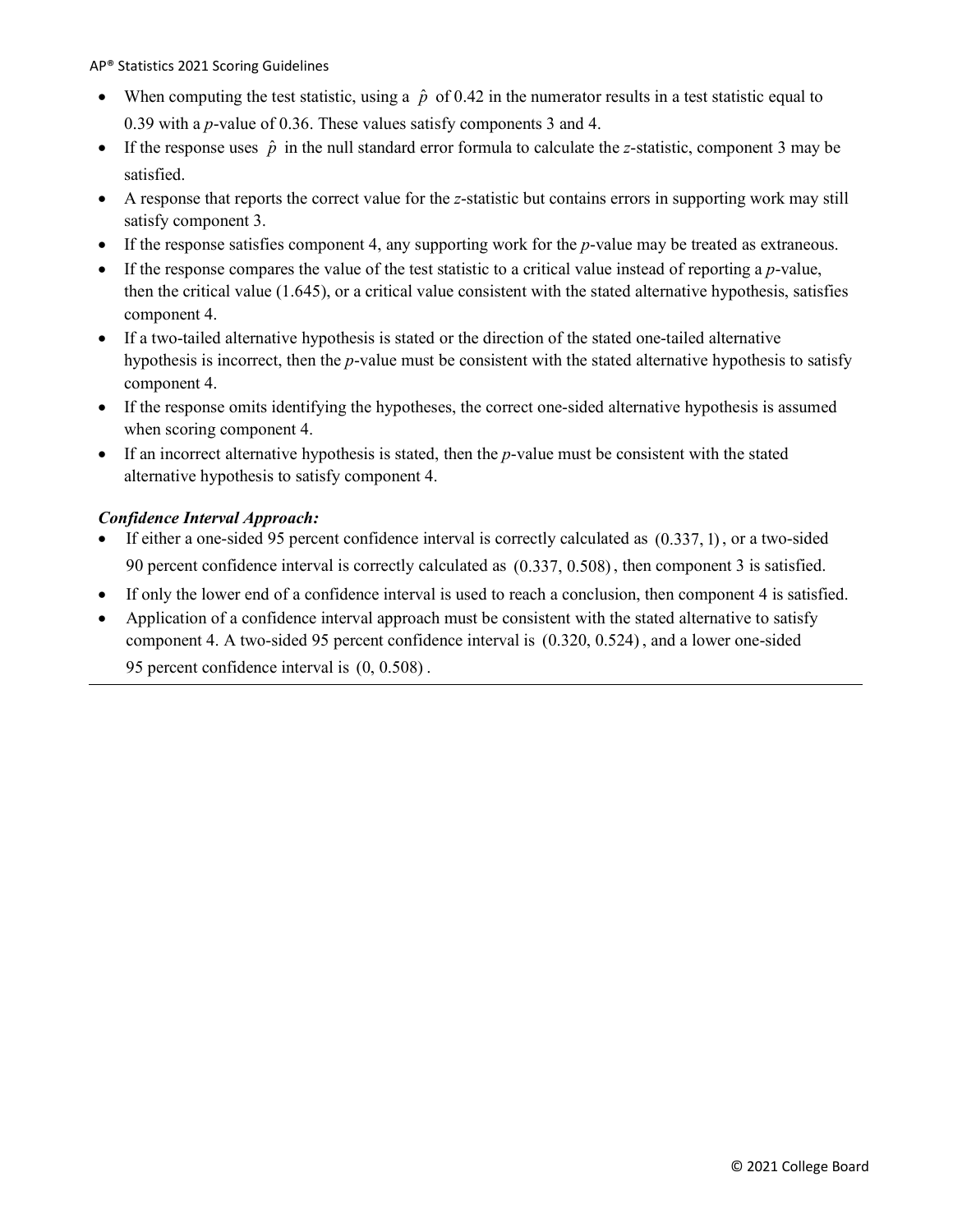|                            | <b>Model Solution</b>                                                                                                                                                                                                                                                                                                                                                                                                                                                                        | <b>Scoring</b>                                                                                                                                                                                                                                                                                                                                                                                                                                                                                                                                                                |  |
|----------------------------|----------------------------------------------------------------------------------------------------------------------------------------------------------------------------------------------------------------------------------------------------------------------------------------------------------------------------------------------------------------------------------------------------------------------------------------------------------------------------------------------|-------------------------------------------------------------------------------------------------------------------------------------------------------------------------------------------------------------------------------------------------------------------------------------------------------------------------------------------------------------------------------------------------------------------------------------------------------------------------------------------------------------------------------------------------------------------------------|--|
| (a)<br><b>Section</b><br>3 | Because the <i>p</i> -value is greater than $\alpha = 0.05$ ,<br>the null hypothesis should not be rejected. The<br>results from this study do not provide<br>convincing statistical evidence that the<br>manager's belief is correct. That is, there is not<br>convincing statistical evidence that more than<br>40 percent of all customers of the pet supply<br>company would place an order within 30 days<br>after receiving an e-mail with a coupon for \$10<br>off the next purchase. | <b>Essentially correct <math>(E)</math> if the response satisfies</b><br>the following two components:<br>Provides a correct justification of the<br>conclusion based on whether the $p$ -value is<br>less than $\alpha = 0.05$ (or a comparison of the<br>value of the test statistic to an appropriate<br>critical value, e.g., $z < -1.645$ )<br>States a correct conclusion consistent with<br>2.<br>the stated alternative hypothesis OR states a<br>conclusion that answers the inference<br>question (e.g., states the conclusion in terms<br>of the manager's belief) |  |
|                            |                                                                                                                                                                                                                                                                                                                                                                                                                                                                                              | <b>Partially correct <math>(P)</math></b> if the response satisfies<br>only one of the two components.<br><b>Incorrect (I)</b> if the response does not meet the<br>criteria for E or P.                                                                                                                                                                                                                                                                                                                                                                                      |  |
| <b>Additional Notes:</b>   |                                                                                                                                                                                                                                                                                                                                                                                                                                                                                              |                                                                                                                                                                                                                                                                                                                                                                                                                                                                                                                                                                               |  |

- Although including proper context (the concept of population proportion and referencing the response variable) is important in stating the conclusion, context displayed in stating the conclusion is considered in scoring component 2 of Section 1.
- The response need not make an explicit decision about the null hypothesis (reject  $H_0$  or fail to reject  $H_0$ ) in order to satisfy component 1. However, if an incorrect decision is stated, then component 1 is not satisfied.
- If the conclusion and justification are consistent with an incorrect *p***-**value (or an incorrect value of the test statistic, or an incorrect confidence interval), the response may satisfy component 1 and component 2.
- If the response omits hypotheses, assume the correct alternative hypothesis,  $H_a$ :  $p > 0.40$ , was provided when scoring component 1 and component 2.
- If the conclusion includes a definitive statement (e.g., "this proves that we do not have enough evidence to claim..." or "there is no evidence…"), then component 2 is not satisfied.
- If the response includes a statement that is equivalent to accepting the null hypothesis (e.g., "we conclude that the proportion of customers who will place an order is 0.40"), then component 2 is not satisfied.
- If the response includes an incorrect interpretation of the *p***-**value, then the score for Section 3 is lowered one level (that is, from E to P or from P to I).
- The clarity and quality of the statement of the conclusion and the statement of the justification may be used in a holistic approach to decide whether to score up or down (e.g., raising a score of 2.5 to 3 or reducing a score of 2.5 to 2).

#### *Confidence Interval Approach:*

If the alternative hypothesis is specified correctly as  $H_a$ :  $p > 0.40$ , then component 1 is satisfied if the justification is based on whether 0.40 is below the lower end of the confidence interval. If the alternative hypothesis is stated in the wrong direction, then component 1 is satisfied if the justification is based on whether  $0.40$  is above the upper end of the confidence interval.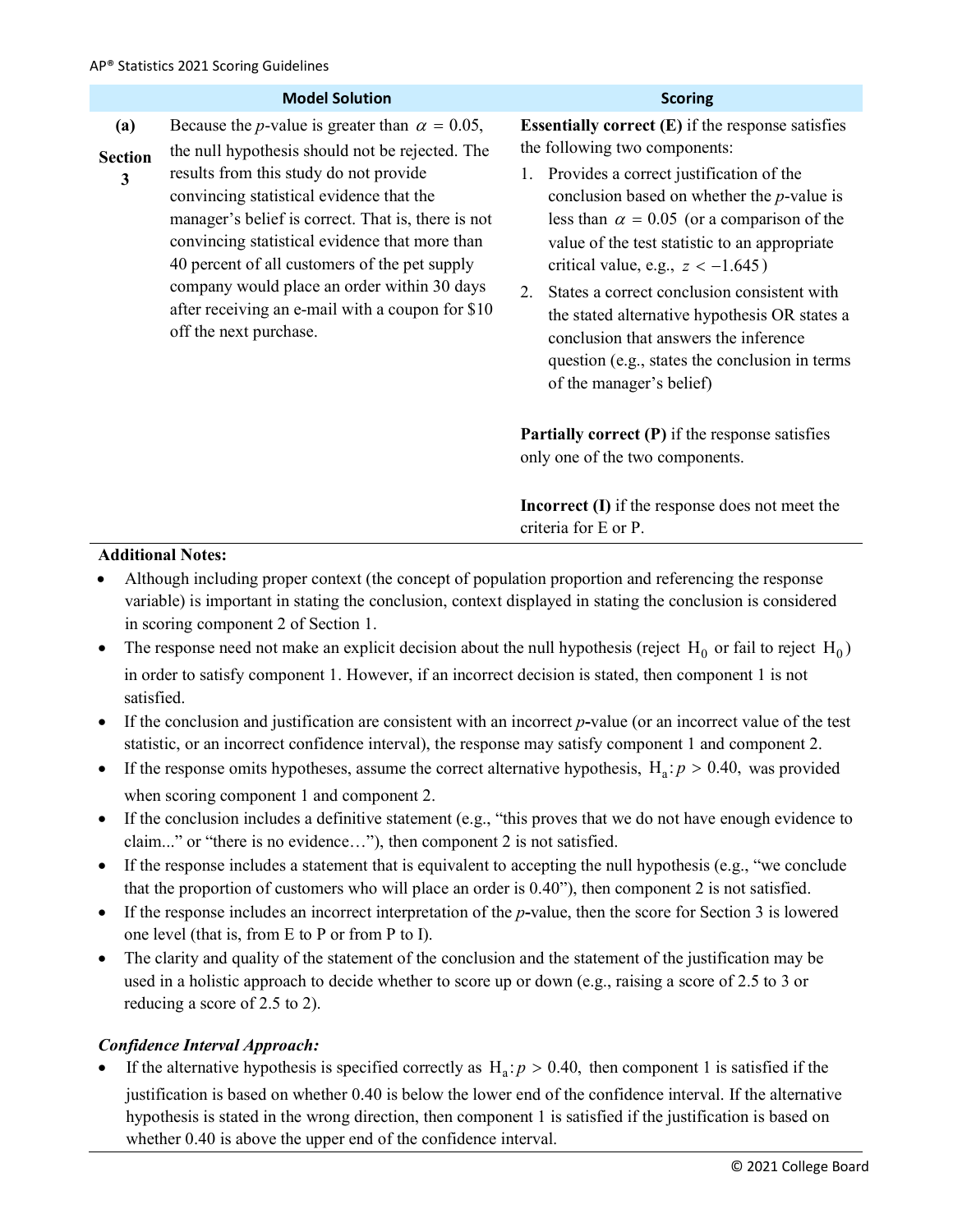- If no alternative hypothesis is specified in the response, then assume the correct alternative hypothesis is provided when scoring component 2.
- If an incorrect two-sided alternative hypothesis is specified, then component 2 is satisfied if the justification is based on whether 0.40 is included in the confidence interval.
- If the response includes an incorrect interpretation of the confidence interval, then the score for Section 3 is lowered one level (that is, from E to P or from P to I).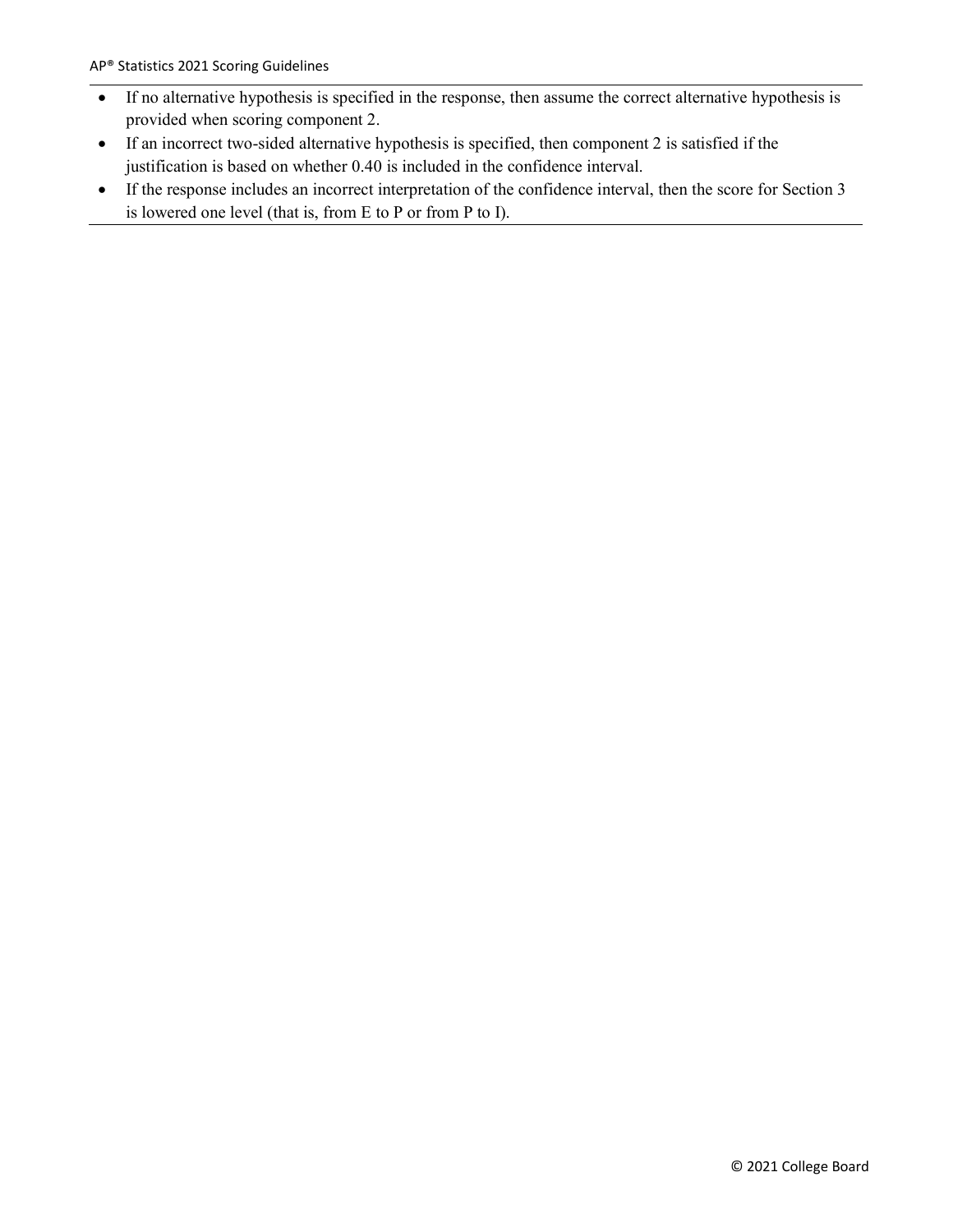|                                   | <b>Model Solution</b>                                                                                                                                                                                                                                                                                                                                                                                                                                                                                                                                                                                                                                                                                                   | <b>Scoring</b>                                                                                                                                                                                                                                                                                                                                                                                                                                                                                                                                                                                                                                                                                                       |
|-----------------------------------|-------------------------------------------------------------------------------------------------------------------------------------------------------------------------------------------------------------------------------------------------------------------------------------------------------------------------------------------------------------------------------------------------------------------------------------------------------------------------------------------------------------------------------------------------------------------------------------------------------------------------------------------------------------------------------------------------------------------------|----------------------------------------------------------------------------------------------------------------------------------------------------------------------------------------------------------------------------------------------------------------------------------------------------------------------------------------------------------------------------------------------------------------------------------------------------------------------------------------------------------------------------------------------------------------------------------------------------------------------------------------------------------------------------------------------------------------------|
| <b>(b)</b><br><b>Section</b><br>4 | Because the null hypothesis was not rejected in<br>part (a), a Type II error could have been made.<br>A Type II error occurs when the null hypothesis<br>is false and is not rejected. In this case, a<br>Type II error is made by failing to reject the null<br>hypothesis that 40 percent (or less) of all<br>customers of the pet supply company would<br>place an order within 30 days after receiving an<br>e-mail with a coupon for \$10 off the next<br>purchase, when in fact, more than 40 percent<br>would do so.<br>Consequently, the manager may decide not to<br>use the coupon promotion when it actually<br>would result in more than 40 percent of their<br>customers making a purchase within 30 days. | <b>Essentially correct <math>(E)</math></b> if the response satisfies<br>the following two components:<br>States that a Type II error could have been<br>1.<br>made<br>Provides a reasonable interpretation of the<br>2.<br>consequence of the stated error AND uses<br>sufficient context, by including at minimum<br>"those who would place an order" or<br>"coupon" or "sales" (e.g., indicating the<br>manager may not use the coupon promotion<br>when it would actually lead to more than<br>40% of customers placing an order)<br><b>Partially correct (P)</b> if the response satisfies<br>only one of the two components.<br><b>Incorrect (I)</b> if the response does not meet the<br>criteria for E or P. |

- If the response to part (a) rejects the null hypothesis, then
	- o Component 1 is satisfied if the response states that a Type I error could have been made.
	- o Component 2 is satisfied if the response provides a reasonable interpretation of the consequence of a Type I error AND uses sufficient context by including at minimum "those who would place an order" or "coupon" or "sales."
- If the response states that a Type II error could have been made, followed by an incorrect description of a Type II error (e.g., "did not find convincing evidence that more than 40% of customers will place an order when there actually was evidence of more than 40%"), component 1 is not satisfied.
- The clarity and quality of the statement of the consequence may be used in a holistic approach to decide whether to score up or down (e.g., raising a score of 2.5 to 3 or reducing a score of 2.5 to 2).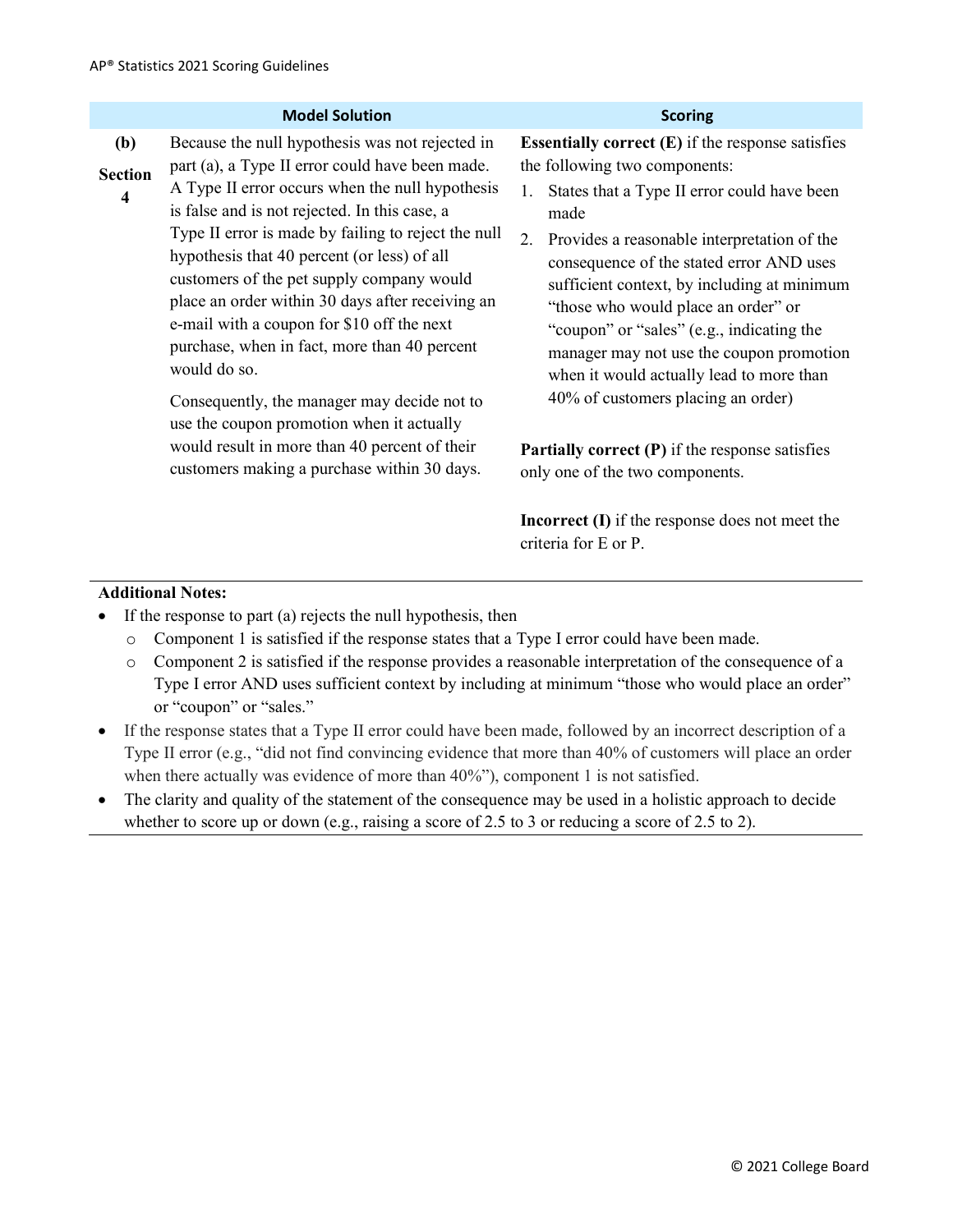## **Scoring for Question 4** Each essentially correct (E) part counts as 1 point, and each partially correct (P) part counts as  $\frac{1}{2}$  point. **Score Complete Response 4 Substantial Response 3 Developing Response 2 Minimal Response 1**

If a response is between two scores (for example, 2 ½ points), use a holistic approach to decide whether to score up or down, depending on the strength of the response and quality of the communication.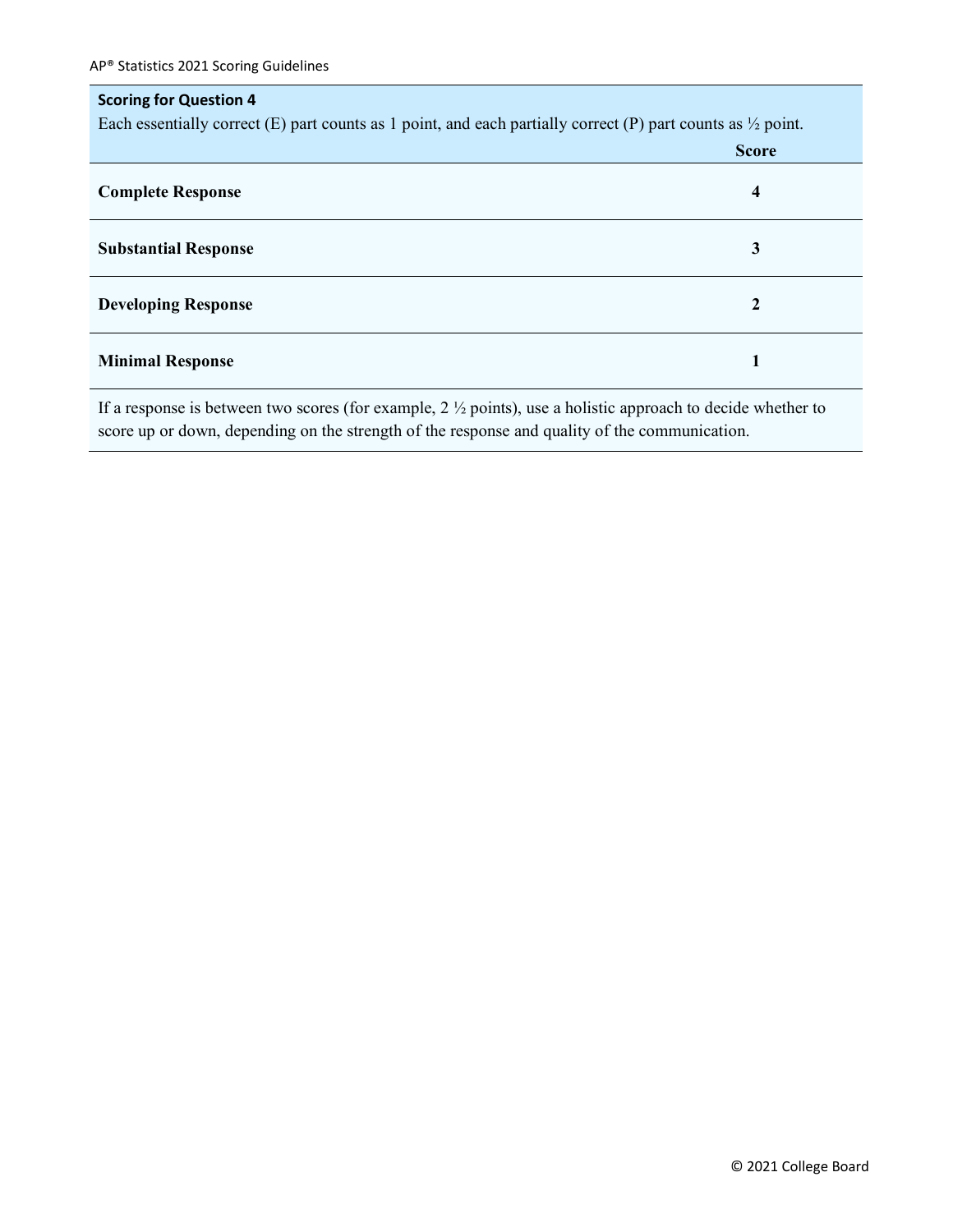#### **Question 5: Multi-Focus 4 points**

#### **General Scoring Notes**

- Each part of the question (indicated by a letter) is initially scored by determining if it meets the criteria for essentially correct (E), partially correct (P), or incorrect (I). The response is then categorized based on the scores assigned to each letter part and awarded an integer score between 0 and 4 (see the table at the end of the question).
- The model solution represents an ideal response to each part of the question, and the scoring criteria identify the specific components of the model solution that are used to determine the score.

#### **Model Solution Scoring**

**(a)** No, the researcher's claim is not correct. Although the Baltimore survey has the least number of teens who consumed a soft drink in the past week, it also has the least number of teens surveyed among the three cities' samples. Comparing the numbers of teens who consumed a soft drink in the past week is meaningless without considering the sample sizes. The comparison should be based on proportions rather than counts. In fact, the proportion of Baltimore teens who consumed a soft drink in the

past week,  $\frac{727}{904} \approx 0.804$ , is larger than the

proportions for either of the other two cities,

 $\frac{1,232}{1,663} \approx 0.741$  for Detroit and  $\frac{1,482}{2,280} = 0.65$  for

San Diego.

**Essentially correct (E)** if the response satisfies the following two components:

- 1. Indicates that the researcher's claim is not correct (or "may not be correct", if proportions are not reported)
- 2. Provides an explanation that is based on at least one of the following:
	- The proportions (or relative frequencies), not counts, should be compared because the sample sizes are not equal *OR*
	- The proportion of Baltimore teens who consumed a soft drink in the past week,

 $\frac{727}{904} \approx 0.804$ , is larger than the

proportion for at least one of the two other cities

**Partially correct (P)** if the response satisfies component 1 AND states that the sample sizes are not equal *OR*

if the response satisfies component 2 only *OR*

if the response provides a correct proportion (or relative frequency) for Baltimore and at least one other city.

**Incorrect (I)** if the response does not meet the criteria for E or P.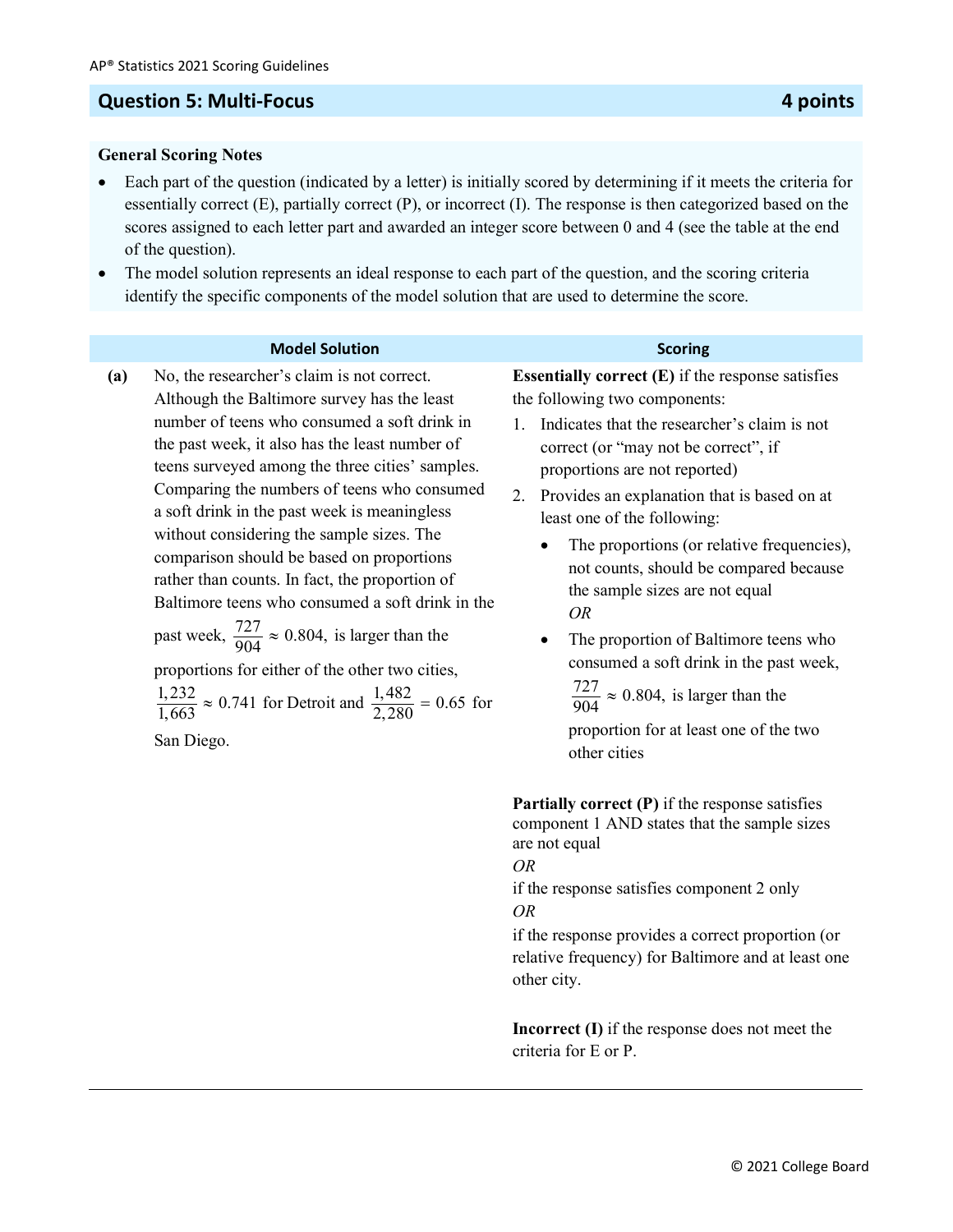• A response that compares the proportion of Baltimore teens who consumed a soft drink in the past week to the combined proportion of the other two cities,  $\frac{1,323 + 1,482}{1,663 + 2,280} = \frac{2,714}{3,943} \approx 0.688$  is not equivalent to

comparing counts and may earn a P.

- If the "yes" count for each city is divided by the same number (e.g., the total number of respondents who consumed a soft drink in the past week, 3,441; or the total sample size, 4,847), then the response is equivalent to comparing counts and should be scored I.
- A response may satisfy component 2 by providing correct numerical values for the proportion of Baltimore teens who did *not* consume a soft drink in the past week,  $\frac{177}{904} \approx 0.196$ , AND the proportion of

teens who did *not* consume a soft drink in the past week for at least one of the two other cities, either

 $\frac{431}{1,663} \approx 0.259$  for Detroit and/or  $\frac{798}{2,280} = 0.35$  for San Diego.

- If work is shown, calculation or transcription errors should be ignored in scoring.
- Statistical notation should be ignored in scoring.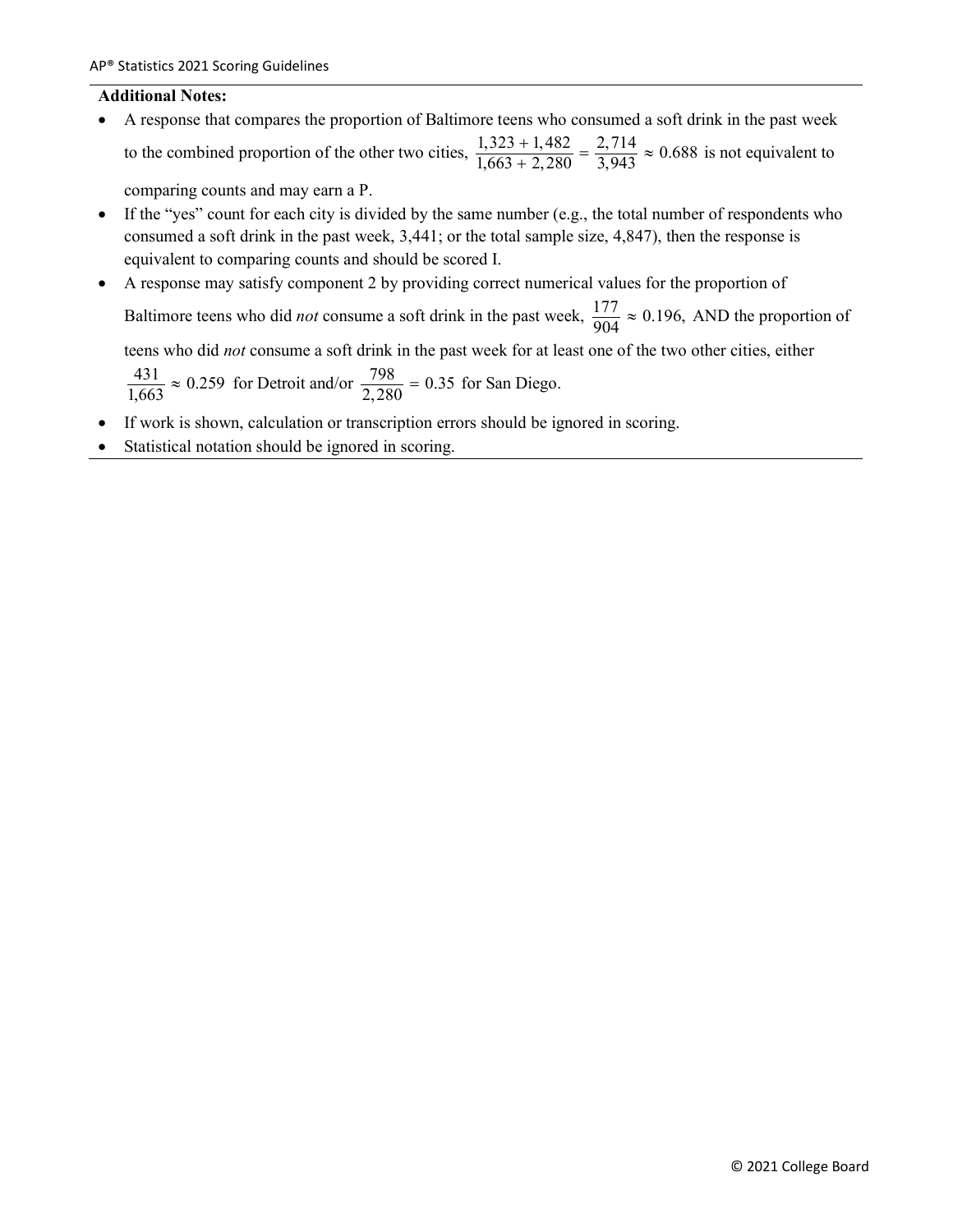

- **(ii)** The proportion of teens who consumed a soft drink in the previous week are shown below:
	- Baltimore:  $\frac{727}{904} \approx 0.804$
	- Detroit:  $\frac{1,232}{1,663} \approx 0.741$
	- San Diego:  $\frac{1,482}{2,280} = 0.65$

San Diego has the smallest proportion of teens (0.65) who consumed a soft drink in the previous week.

**Essentially correct (E)** if the response satisfies the following four components:

- 1. Constructs a segmented bar graph in part (b-i), with the bars correctly segmented
- 2. Includes clear labeling of the proportions of teens who consumed a soft drink in the previous week and the proportions of teens who did not consume a soft drink in the previous week for the segmented bar graph provided in part (b-i)
- 3. Identifies San Diego as the city with the smallest proportion of teens who consumed a soft drink in the previous week in part (b-ii)
- 4. Reports the correct numerical value of the proportion of teens who consumed a soft drink in the previous week for the city identified in part (b-ii)

**Partially correct (P)** if the response satisfies only two or three of the four components.

**Incorrect (I)** if the response does not meet the criteria for E or P.

- A response that constructs a segmented bar graph with the lengths of the segments representing the relative frequencies of teens who consumed a soft drink in the previous week between 0.75 and 0.85 for Baltimore, between 0.7 and 0.8 for Detroit, and between 0.6 and 0.7 for San Diego satisfies component 1.
- A response that constructs a segmented bar graph with the lengths of the segments representing the relative frequencies of teens who did not consume a soft drink in the previous week between 0.15 and 0.25 for Baltimore, between 0.2 and 0.3 for Detroit, and between 0.3 and 0.4 for San Diego satisfies component 1.
- Incorrect proportions imported from part (a) may be used to satisfy component 1.
- Segmented bar graphs with more than two segments cannot satisfy either component 1 or component 2.
- Labels of "Yes" and "No" may satisfy component 2.
- A response to part (b-ii) that is consistent with an incorrect graph in (b-i) may satisfy components 3 and 4.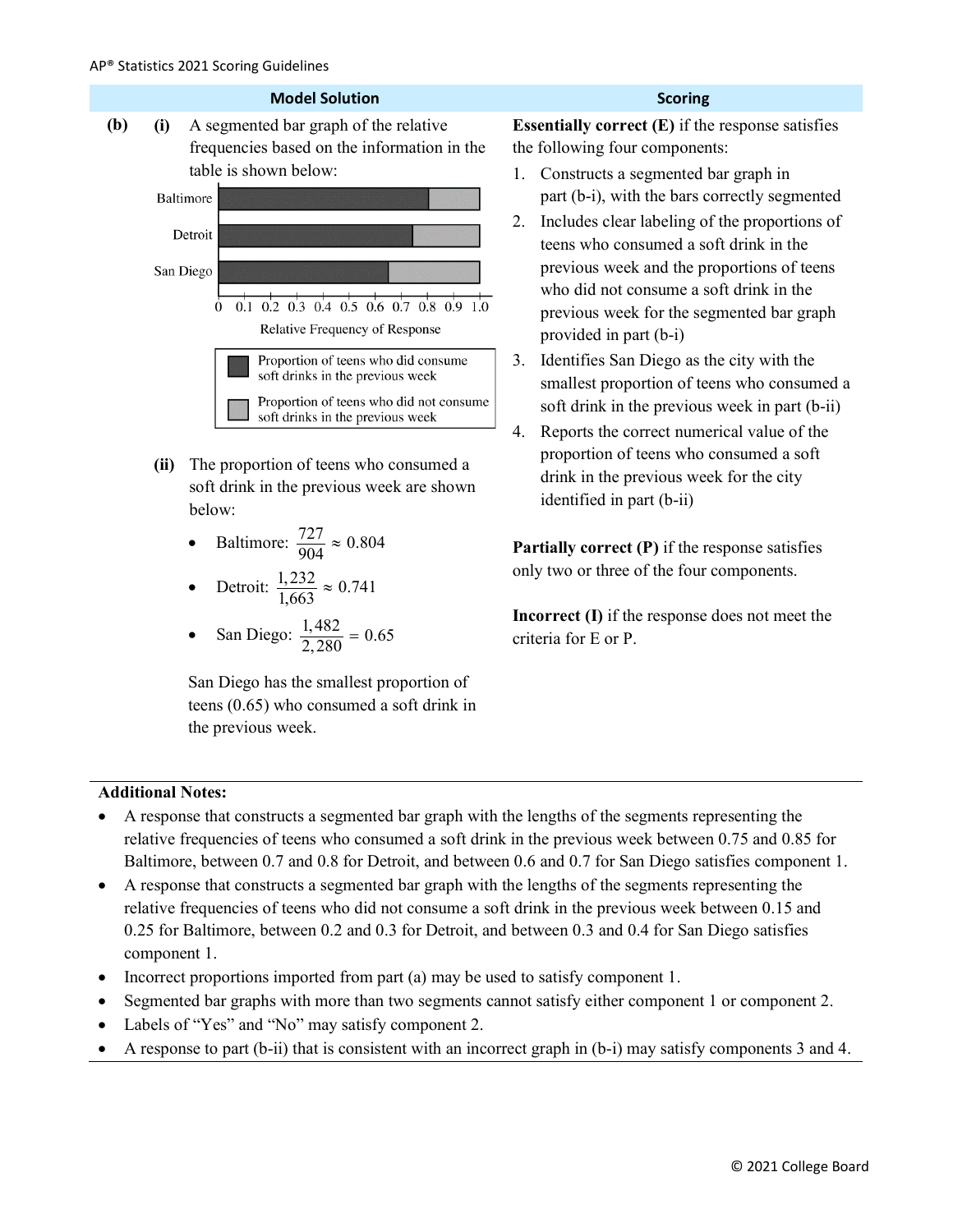|     |      | <b>Model Solution</b>                                                                                                                                                                                                                                                                                                                                                                                                                                                                                                                                                                                           | <b>Scoring</b>                                                                                                                                                                                                                                                                                                                                                                                                                                                                                                                                                                                                                                                                                   |
|-----|------|-----------------------------------------------------------------------------------------------------------------------------------------------------------------------------------------------------------------------------------------------------------------------------------------------------------------------------------------------------------------------------------------------------------------------------------------------------------------------------------------------------------------------------------------------------------------------------------------------------------------|--------------------------------------------------------------------------------------------------------------------------------------------------------------------------------------------------------------------------------------------------------------------------------------------------------------------------------------------------------------------------------------------------------------------------------------------------------------------------------------------------------------------------------------------------------------------------------------------------------------------------------------------------------------------------------------------------|
| (c) | (i)  | Since the data were collected from independent<br>random samples from the three cities, a chi-<br>square test for homogeneity should be conducted.                                                                                                                                                                                                                                                                                                                                                                                                                                                              | <b>Essentially correct <math>(E)</math> if the response satisfies</b><br>the following three components:<br>1. Identifies a chi-square test for homogeneity<br>by name in part (c-i)                                                                                                                                                                                                                                                                                                                                                                                                                                                                                                             |
|     | (ii) | The appropriate hypotheses are:<br>$H_0$ : There is no difference in the proportion of<br>all teens who consumed a soft drink in the past<br>week across the three cities.<br>$H_a$ : There is at least one difference in the<br>proportion of all teens who consumed a soft<br>drink in the past week across the three cities.<br><i>OR</i><br>$H_0$ : The proportion of all teens who consumed a<br>soft drink in the past week is the same across the<br>three cities.<br>$H_a$ : The proportion of all teens who consumed a<br>soft drink in the past week differs for at least two<br>of the three cities. | States the null hypothesis to imply<br>2.<br>homogeneous (or equal) proportions AND<br>states the alternative hypothesis to imply that<br>at least two proportions are not the same in<br>part (c-ii)<br>Provides sufficient context for at least one of<br>3.<br>the hypotheses in part (c-ii) by including the<br>parameters of interest (proportion of teens<br>who consumed a soft drink) AND the<br>populations (cities)<br><b>Partially correct <math>(P)</math></b> if the response satisfies<br>component 1 and only one of the other two<br>components<br><b>OR</b><br>if the response identifies a "chi-square test" in<br>part (c-i) by name or formula AND satisfies<br>component 2. |

**Incorrect (I)** if the response does not meet the criteria for E or P.

- A response that identifies two different tests is considered parallel solutions and the weaker solution is used when scoring component 1.
- Component 1 is not satisfied by the test statistic formula for a chi-square test unless the response includes "Homogeneity."
- Component 1 is not satisfied if the response presents a test statistic formula that is inconsistent with a chisquare test of homogeneity, even if the response identifies a chi-square test of homogeneity by name.
- A response that states the hypotheses in terms of distributions rather than proportions (e.g.,  $H_0$ : There is no difference in distributions of teens who consumed or did not consume a soft drink in the past week across the three cities) satisfies component 2.
- A response that states either the null hypothesis or the alternative hypothesis by referring to sample proportions does not satisfy component 2.
- A response that uses symbols to describe the hypotheses must clearly identify the parameters in context (proportion of teens who consumed a soft drink) AND reference the populations (cities) in order to satisfy component 3.
- Any attempt to check test conditions should be ignored in scoring.
- Any discussion of the degrees of freedom for the test should be ignored in scoring.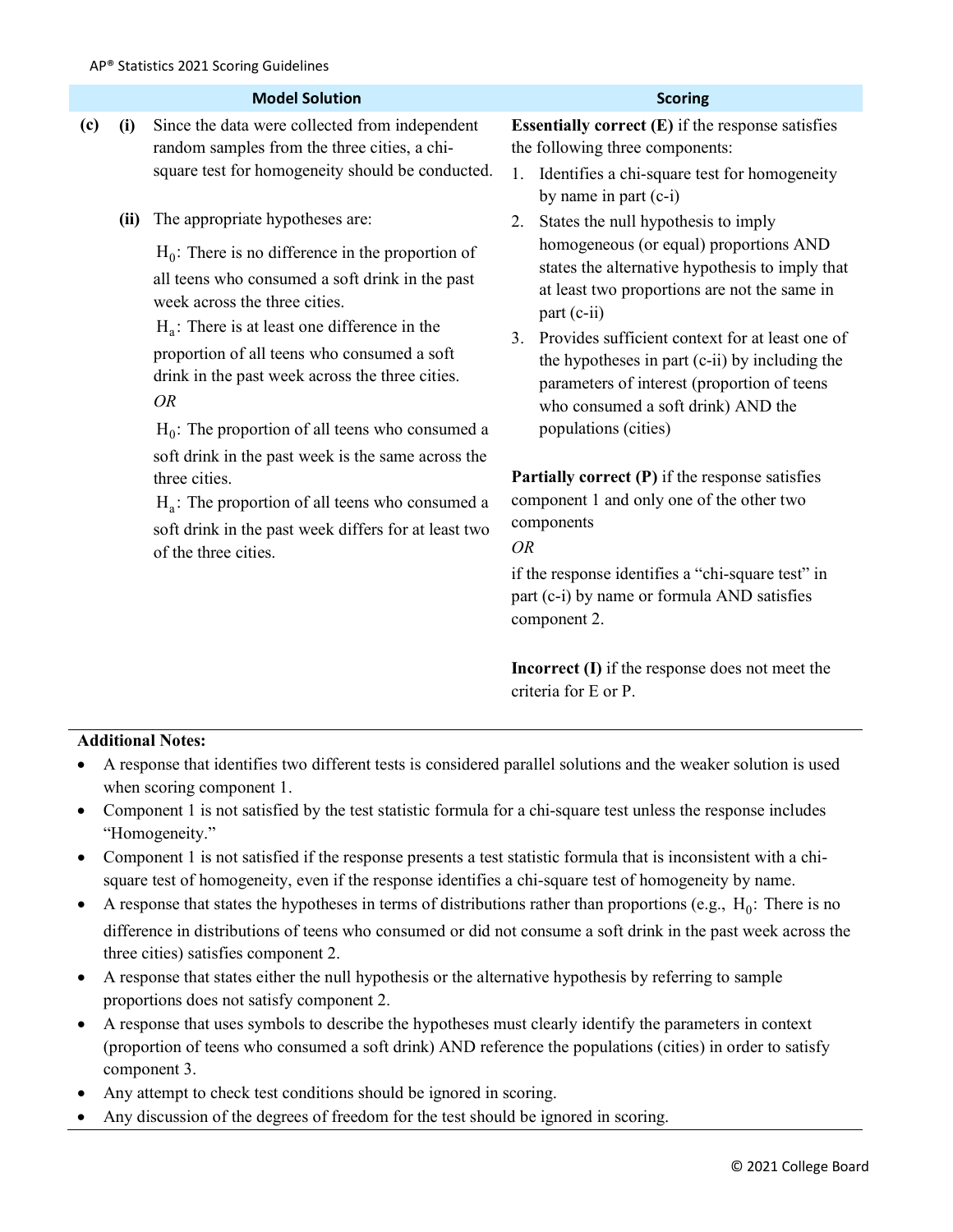| <b>Scoring for Question 5</b>                                       | <b>Score</b> |
|---------------------------------------------------------------------|--------------|
| <b>Complete Response</b>                                            | 4            |
| Three parts essentially correct                                     |              |
| <b>Substantial Response</b>                                         | 3            |
| Two parts essentially correct and one part partially correct        |              |
| <b>Developing Response</b>                                          | 2            |
| Two parts essentially correct and no part partially correct         |              |
| OR                                                                  |              |
| One part essentially correct and one or two parts partially correct |              |
| <i>OR</i>                                                           |              |
| Three parts partially correct                                       |              |
| <b>Minimal Response</b>                                             | 1            |
| One part essentially correct and no part partially correct          |              |
| OR                                                                  |              |
| No part essentially correct and two parts partially correct         |              |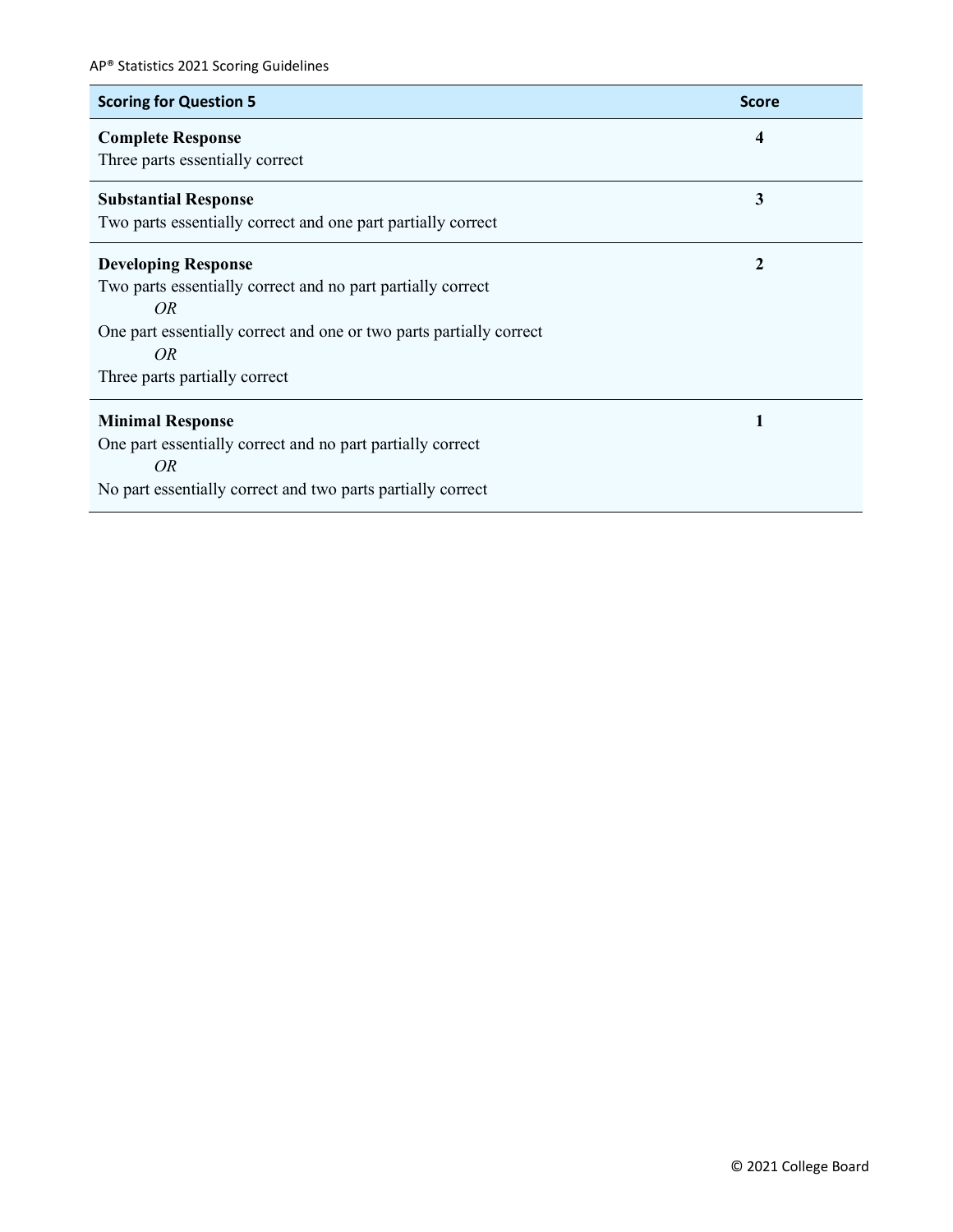### Common acceptable and unacceptable graphs for part (b-i)

Acceptable Graph



Common Unacceptable Graphs

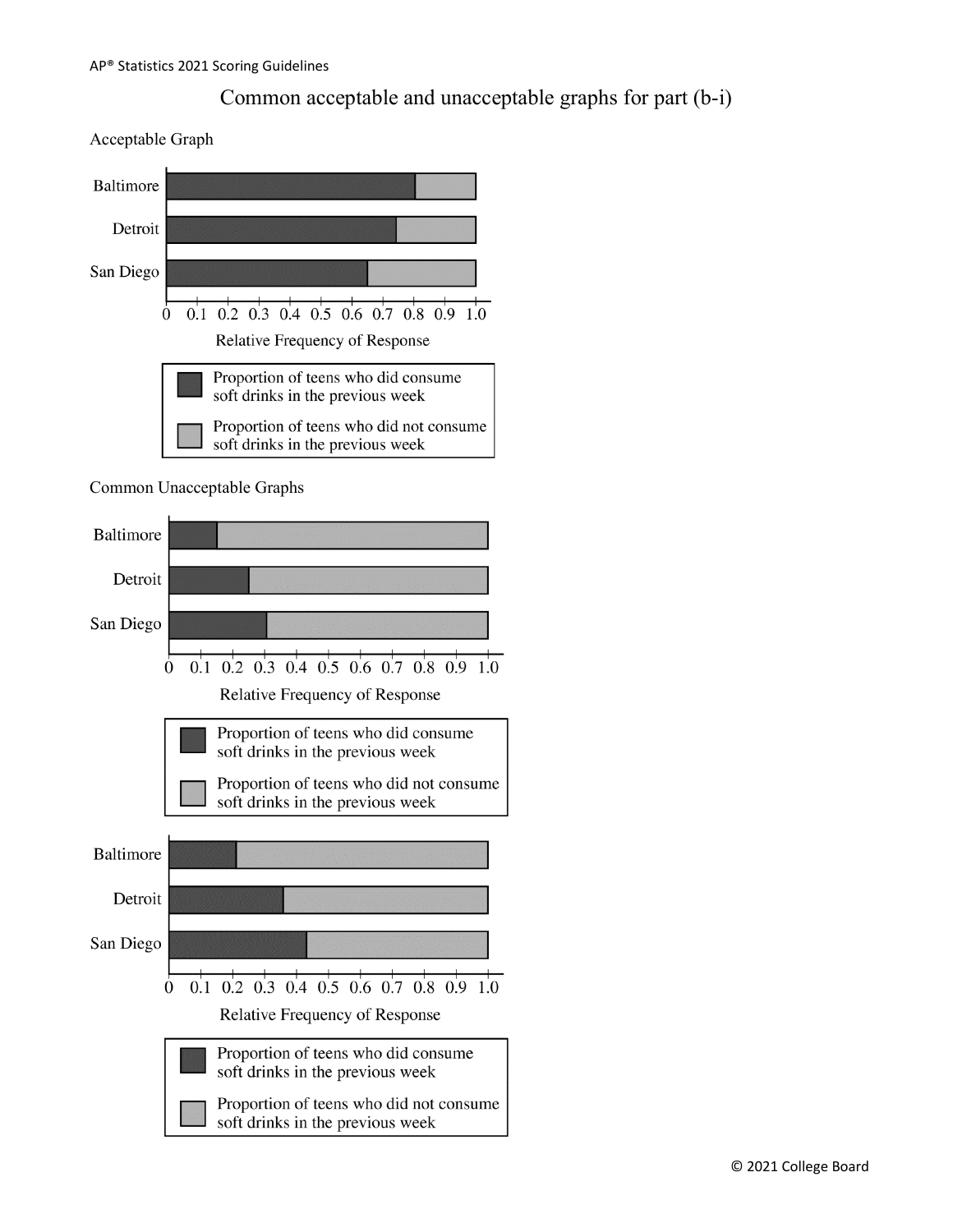#### Common Unacceptable Graphs (continued)

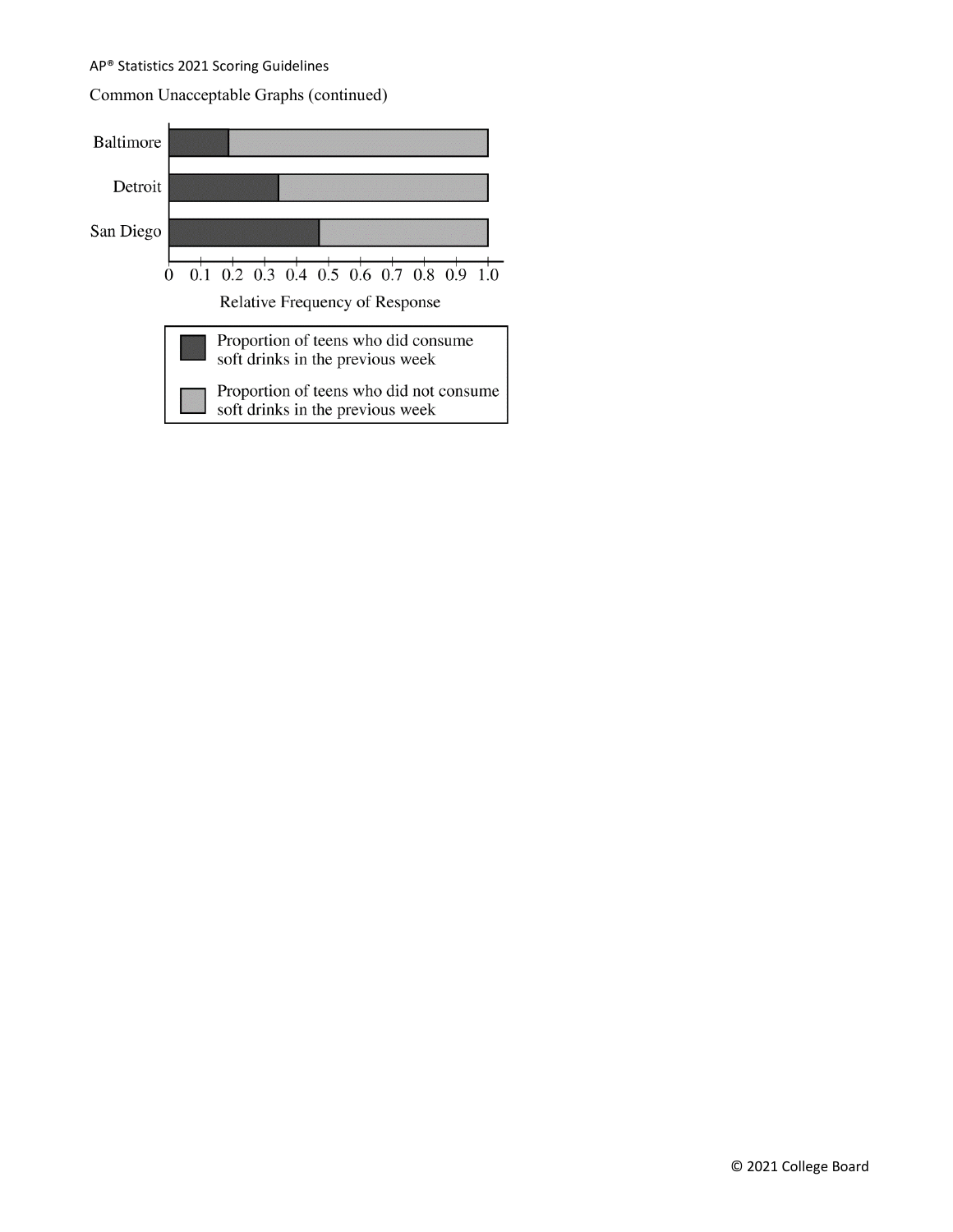### **Question 6: Investigative Task 4 points**

#### **General Scoring Notes**

- Each part of the question (indicated by a letter) is initially scored by determining if it meets the criteria for essentially correct (E), partially correct (P), or incorrect (I). The response is then categorized based on the scores assigned to each letter part and awarded an integer score between 0 and 4 (see the table at the end of the question).
- The model solution represents an ideal response to each part of the question, and the scoring criteria identify the specific components of the model solution that are used to determine the score.

| <b>Model Solution</b>                                                                                                                                                                                                                                                                                                                                                                                                                                                                                                                                                                                                                                                                                                                                                                                                                      | <b>Scoring</b>                                                                                                                                                                                                                                                                                                                                                                                                                                                                                                                                                                                                                                                                                                                                                                                                                                                                                                                                                                                                      |
|--------------------------------------------------------------------------------------------------------------------------------------------------------------------------------------------------------------------------------------------------------------------------------------------------------------------------------------------------------------------------------------------------------------------------------------------------------------------------------------------------------------------------------------------------------------------------------------------------------------------------------------------------------------------------------------------------------------------------------------------------------------------------------------------------------------------------------------------|---------------------------------------------------------------------------------------------------------------------------------------------------------------------------------------------------------------------------------------------------------------------------------------------------------------------------------------------------------------------------------------------------------------------------------------------------------------------------------------------------------------------------------------------------------------------------------------------------------------------------------------------------------------------------------------------------------------------------------------------------------------------------------------------------------------------------------------------------------------------------------------------------------------------------------------------------------------------------------------------------------------------|
| The boxplots reveal that the team tended to have<br>(a)<br>a higher average per-game attendance during<br>years in the new stadium than during years in the<br>old stadium because the median value of about<br>25,000 attendees per game during years in the<br><b>OR</b><br>new stadium is greater than the median value of<br>about 16,000 attendees per game during years in<br>the old stadium. The interquartile ranges (IQRs)<br>are similar, which indicates that variability in<br>average per-game attendance is similar during the<br>2.<br>years in the two stadiums, but the range of<br>average per-game attendance is slightly larger<br>during the years in the new stadium. There are no<br>years with average per-game attendance<br><b>OR</b><br>identified as an outlier for either stadium.<br><b>OR</b><br><b>OR</b> | <b>Essentially correct <math>(E)</math> if the response satisfies</b><br>the following three components:<br>1. Indicates that the median average per-game<br>attendance is greater in the new stadium<br>Indicates that the average per-game<br>attendance is usually (typically) greater in the<br>new stadium<br>Indicates that the variability in average per-<br>game attendance is greater in the new<br>stadium<br>Indicates that the variability in the two<br>stadiums is roughly the same according to the<br><b>IQRs</b><br>3. Provides sufficient context by including the<br>response variable (average attendance or<br>attendance) or the units of the response<br>variable (thousands of people or people)<br><b>Partially correct <math>(P)</math></b> if the response satisfies<br>only two of the three components<br>if the response satisfies only component 1<br>if the response satisfies only component 2.<br><b>Incorrect (I)</b> if the response does not meet the<br>criteria for E or P. |

<sup>•</sup> To satisfy component 1, the response may refer only to "center" and does not need to specify which measure of center (e.g., median, mean) is being used.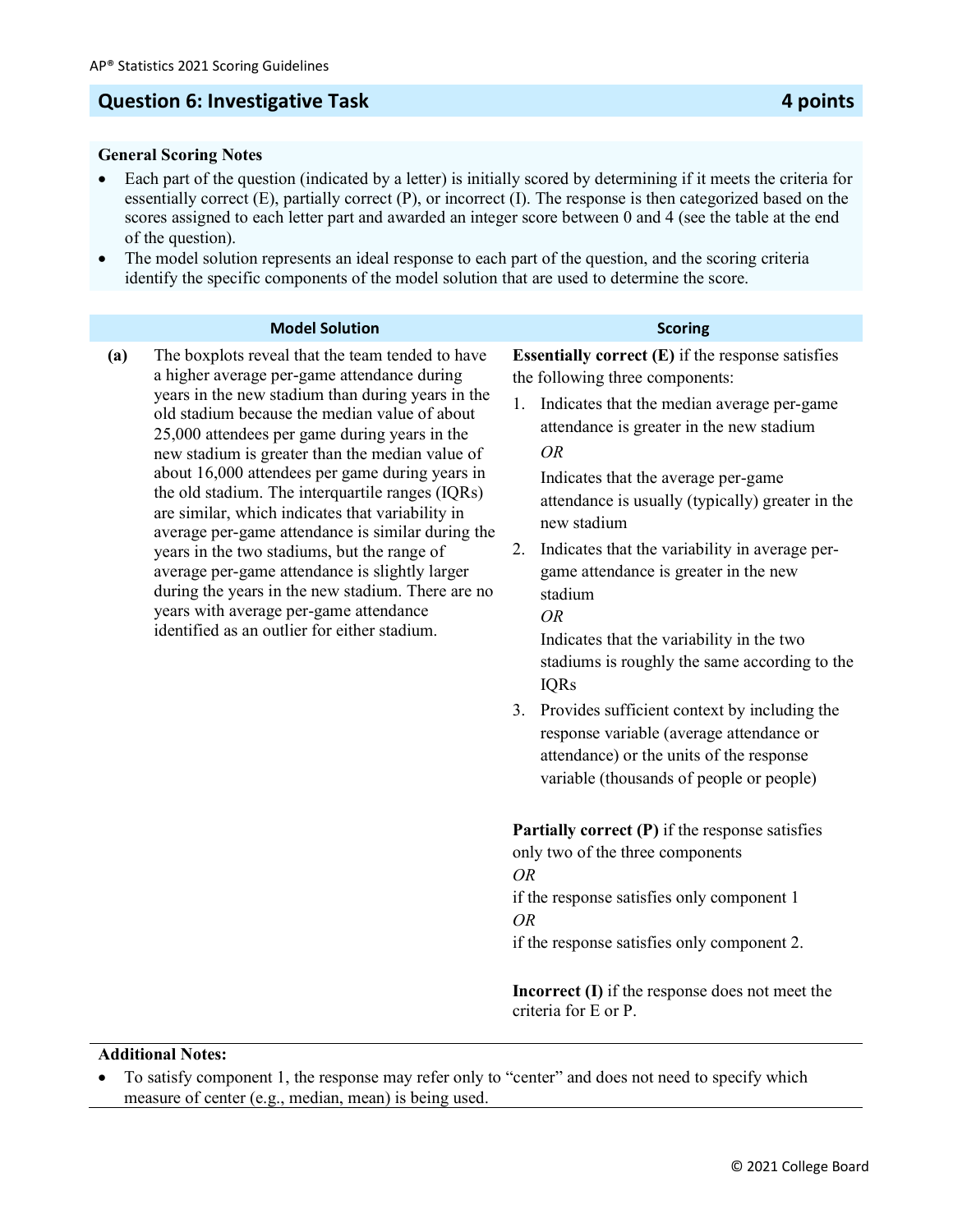- To satisfy component 2, a response may refer only to "variability" or "spread" and does not need to specify which measure of variability (e.g., range or IQR) is being used. However, if the response states that the variability is about the same, the response must explicitly refer to the IQRs.
- To satisfy components 1 and 2, the stadiums must be identified (e.g., "old," "new"), and an explicit comparison phrase (e.g., "greater than," "about the same as") must be used. Separate lists of characteristics alone or summary statistics alone do not count as a comparison.
- To satisfy components 1 and 2, numerical values are not required. However, if they are included, they should be reasonably correct. Numerical values can be reported in units of people (e.g., median = 16,000) or in thousands of people (e.g., median = 16).
- Any mention of shape is ignored in the scoring of part (a) because complete shape information cannot be obtained from a boxplot. Statements about shape not clearly supported by the boxplots (e.g., "the old stadium distribution is approximately normal") should be considered a negative in terms of holistic scoring. However, statements about shape that are supported by the boxplots (e.g., "the old stadium distribution is roughly symmetric," "the new stadium distribution is skewed to the left") should be considered a positive.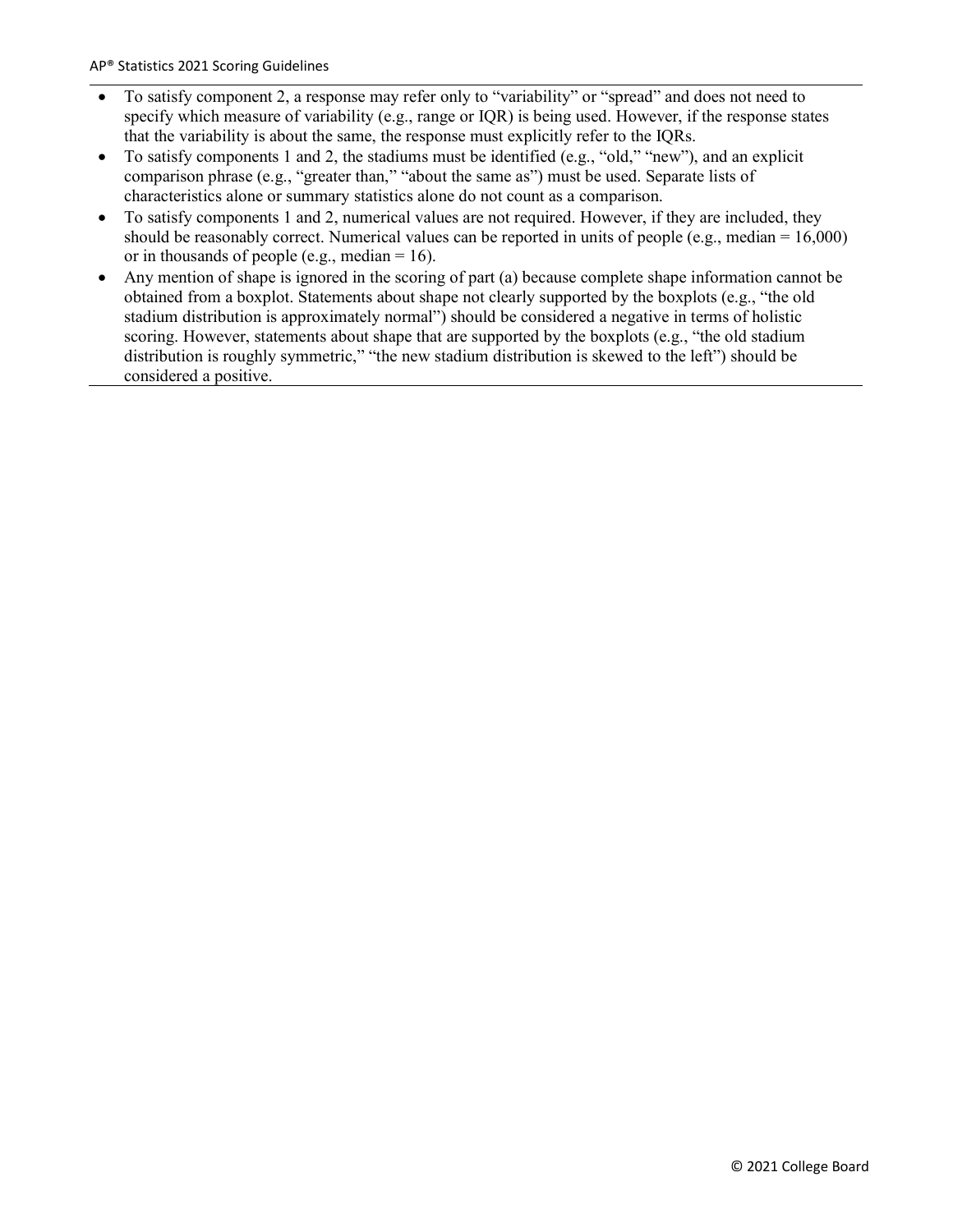#### **Model Solution Scoring**

**(b)** During the years in the new stadium, the average per-game attendance increases linearly, from about 16,000 people in 2000 to about 27,000 people in 2016. However, during the years in the old stadium, there is no obvious increasing or decreasing trend over time for the average per-game attendance. The average attendance appears to vary about an average of approximately 16,000 attendees per game from 1970 to 1999.

**Essentially correct (E)** if the response satisfies the following three components:

- 1. Describes the direction of the trend in average per-game attendance in the new stadium as increasing (positive)
- 2. Describes the direction of the trend in average per-game attendance in the old stadium as relatively constant (e.g., "no association," "flat")

*OR* 

Describes the direction of the trend in the old stadium as positive but less steep (e.g., "less positive," "flatter") than the trend in the new stadium

3. Provides sufficient context by including the two groups (old stadium, new stadium) AND the explanatory variable (time or year) AND the response variable (average attendance or attendance) or the units of the response variable (thousands of people or people)

**Partially correct (P)** if the response satisfies only two of the three components

**Incorrect (I)** if the response does not meet the criteria for E or P.

- Only describing an association or correlation as "strong" or "weak" addresses strength and not the direction of the trend and does not satisfy components 1 or 2.
- Only describing an association as "linear" or "non-linear" addresses form and not the direction of the trend and does not satisfy components 1 or 2.
- Numerical values, including years (e.g., "from 2000 to 2016"), are not required for any component. However, a response that includes years in numerical form (e.g., "1970") satisfies the context requirement for the explanatory variable in component 3.
- Component 1 can also be satisfied if the response provides an estimated value for the correlation for the new stadium that is positive.
- Component 2 can also be satisfied if the response provides an estimated value for the correlation for the old stadium of 0 (or approximately 0). Providing positive correlations for both stadiums does not satisfy component 2 because it is impossible to compare the steepness of the trends using their correlations.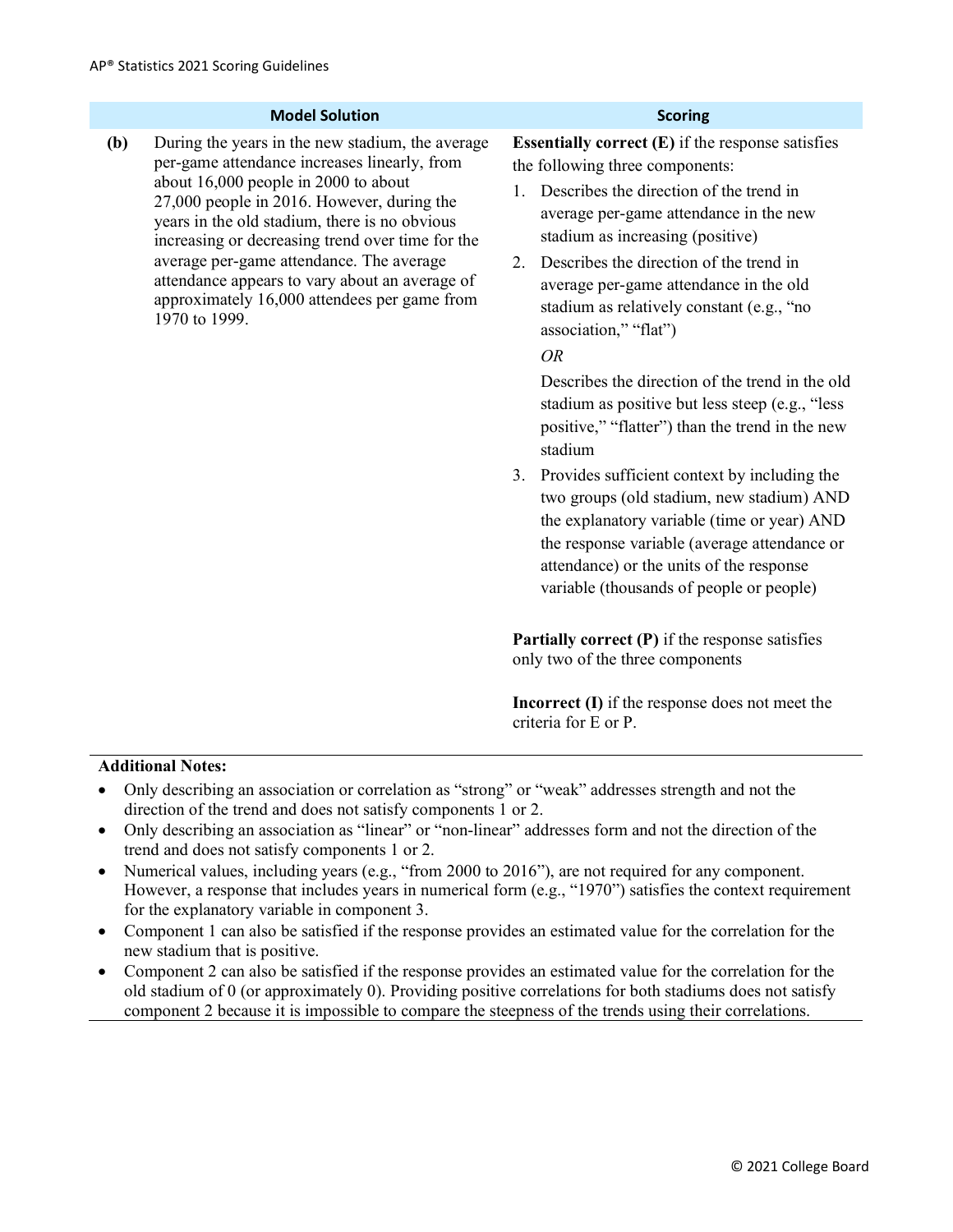|     |      | <b>Model Solution</b>                                                                                                                                                                                                                                                                                                                                                                                                                                       | <b>Scoring</b>                                                                                                                                                                                                                                                                                                                                                                                                                                                                     |
|-----|------|-------------------------------------------------------------------------------------------------------------------------------------------------------------------------------------------------------------------------------------------------------------------------------------------------------------------------------------------------------------------------------------------------------------------------------------------------------------|------------------------------------------------------------------------------------------------------------------------------------------------------------------------------------------------------------------------------------------------------------------------------------------------------------------------------------------------------------------------------------------------------------------------------------------------------------------------------------|
| (c) | (i)  | Graph I indicates a strong, positive, linear<br>relationship between average per-game<br>attendance and the number of games won<br>during the 47 years of the team's existence.<br>Average per-game attendance increases<br>linearly, with an average increase of about<br>500 attendees per game for each additional<br>game won. Variation about the linear trend<br>in attendance is relatively small and about<br>the same for any number of games won. | <b>Essentially correct <math>(E)</math> if the response satisfies</b><br>four or five of the following five components:<br>In part (c-i) describes the direction of the<br>1.<br>relationship as positive<br>2. In part (c-i) describes the form of the<br>relationship as linear or nearly linear<br>In part (c-i) describes the strength of the<br>3.<br>relationship as very strong, strong, or<br>moderately strong<br>In part (c-ii) indicates that the rates are about<br>4. |
|     | (ii) | No. Graph II suggests that the rates at which<br>average per-game attendance increases as<br>the number of games won increases are<br>about the same for the two stadiums. A line<br>drawn through the points for the old stadium<br>has about the same slope as (or may have a<br>slightly larger slope than) a line drawn<br>through the points for the new stadium.                                                                                      | the same for the two stadiums (or slightly<br>larger for the old stadium)<br>In part (c-ii) provides an explanation that<br>5.<br>indicates that if a line were drawn through<br>the points for the old stadium, the slope<br>would be roughly the same (or slightly<br>greater than) the slope of a line through the<br>points for the new stadium                                                                                                                                |
|     |      |                                                                                                                                                                                                                                                                                                                                                                                                                                                             | <b>Partially correct <math>(P)</math></b> if the response satisfies<br>only three of the five components.                                                                                                                                                                                                                                                                                                                                                                          |

**Incorrect (I)** if the response does not meet the criteria for E or P.

- A response that provides an estimated value of the correlation satisfies component 1 if the estimated correlation is positive, but an estimated correlation cannot satisfy components 2 or 3.
- A response need not include the word "positive" to satisfy component 1. For example, "the average attendance is higher when the team has more wins" satisfies component 1. Likewise, a response need not include the word "strong" to satisfy component 3. For example, "variation about the linear trend in attendance is relatively small" satisfies component 3.
- Correct comments on homogeneous variation in part (c-i) (i.e., the variation about the linear trend in attendance is about the same for any number of games won) should be considered a positive in terms of holistic scoring.
- Responses that satisfy all 5 components should be considered a positive in terms of holistic scoring.
- Context is not required in part (c) because it has already been assessed in parts (a) and (b).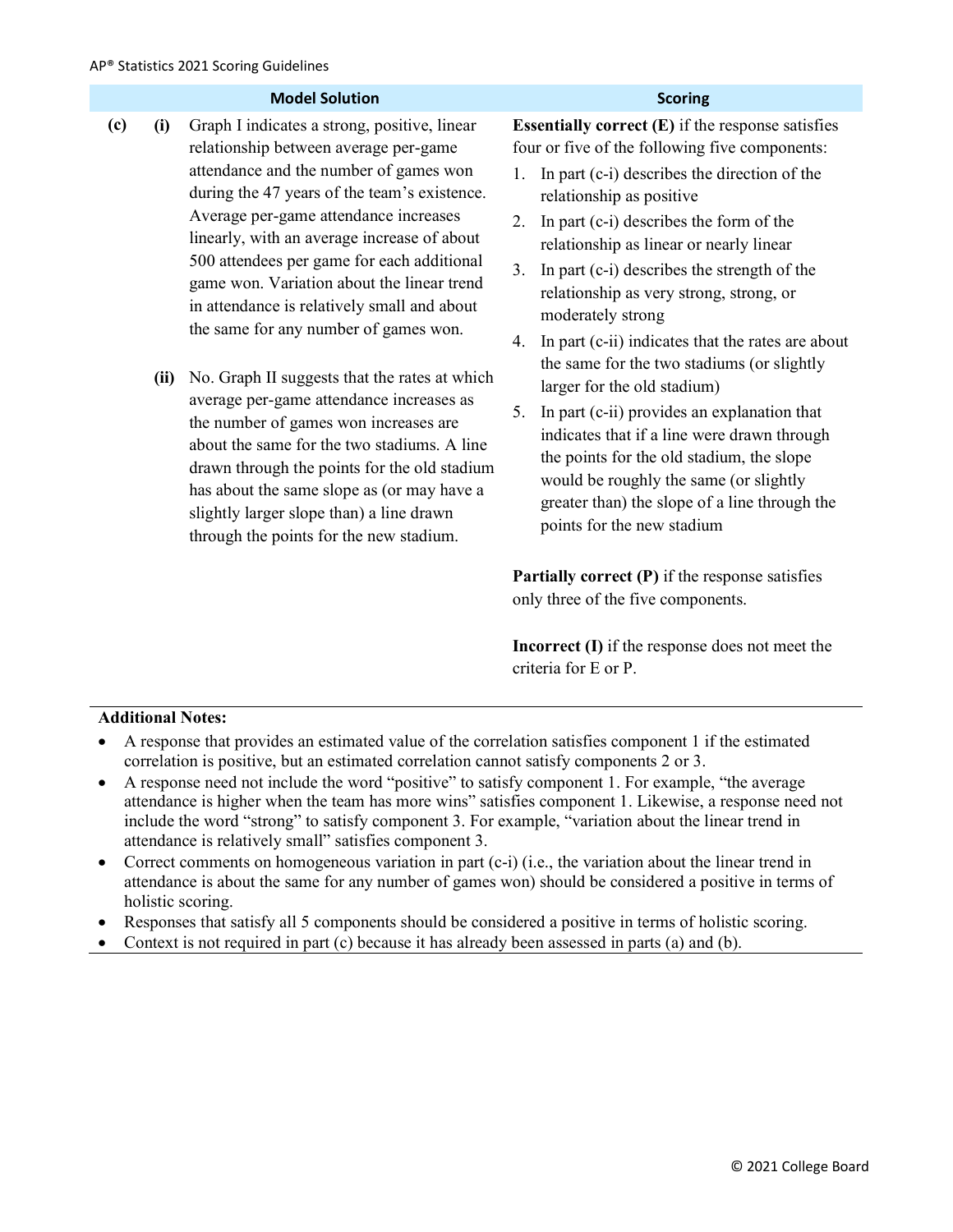| <b>Model Solution</b>                                                                                                                                                                                                                                                                                                                                                                                                                                                                                                                                                                                                                                                                                             | <b>Scoring</b>                                                                                                                                                                                                                                                                                                                                                                                                                                                                                                                                                                                                                                                                                                                                                                                                                                                                                                                                                                                                                                                          |
|-------------------------------------------------------------------------------------------------------------------------------------------------------------------------------------------------------------------------------------------------------------------------------------------------------------------------------------------------------------------------------------------------------------------------------------------------------------------------------------------------------------------------------------------------------------------------------------------------------------------------------------------------------------------------------------------------------------------|-------------------------------------------------------------------------------------------------------------------------------------------------------------------------------------------------------------------------------------------------------------------------------------------------------------------------------------------------------------------------------------------------------------------------------------------------------------------------------------------------------------------------------------------------------------------------------------------------------------------------------------------------------------------------------------------------------------------------------------------------------------------------------------------------------------------------------------------------------------------------------------------------------------------------------------------------------------------------------------------------------------------------------------------------------------------------|
| (d)<br>The number of games won could be a<br>confounding variable for assessing the potential<br>effect of opening the new stadium on average<br>per-game attendance. The boxplots in part (a)<br>show that average per-game attendance tended to<br>be higher for games in the new stadium than for<br>games in the old stadium, but the cause of the<br>increase may actually be that attendees were<br>more excited about attending games for teams<br>that were better at winning. The scatterplots in<br>part (c) show that average per-game attendance<br>has a strong positive correlation with games won,<br>and the team tended to win more games playing<br>in the new stadium than in the old stadium. | <b>Essentially correct <math>(E)</math></b> if the response provides<br>an explanation that satisfies the following four<br>components:<br>States that there is an association between<br>1.<br>attendance and one of the explanatory<br>variables (stadium, year, wins)<br>States that there is an association between<br>2.<br>attendance and a different one of the<br>explanatory variables (stadium, year, wins)<br>States that there is an association between the<br>3.<br>two explanatory variables (stadium, year,<br>wins) identified in components 1 and 2<br>Explains the idea of confounding by<br>4.<br>describing that the variable identified as a<br>potential confounding variable could be the<br>cause of the association between attendance<br>and the other explanatory variable identified<br>in components 1 and 2<br><b>OR</b><br>Explains the idea of confounding by stating<br>that it is impossible to know which of the two<br>explanatory variables identified in<br>components 1 and 2 may be the cause of the<br>increase in attendance |
|                                                                                                                                                                                                                                                                                                                                                                                                                                                                                                                                                                                                                                                                                                                   | <b>Partially correct (P)</b> if the response satisfies<br>only three of the four components<br><b>OR</b><br>if the response satisfies only two of the four<br>components and justifies at least one of the<br>statements in components 1 through 3 by<br>referring to the appropriate graph from<br>parts (a) through (c) (e.g., "based on the<br>boxplots," "in part (b)").<br><b>Incorrect (I)</b> if the response does not otherwise<br>meet the criteria for E or P.                                                                                                                                                                                                                                                                                                                                                                                                                                                                                                                                                                                                |

- The response can use any combination of 2 of the 3 explanatory variables (stadium and wins, stadium and year, year and wins). The response cannot introduce a new variable (e.g., weather, having popular players) to satisfy any component.
- An incorrectly described association cannot be used to satisfy components 1 through 3.
- To satisfy component 4 the response must discuss all three variables: the response variable (attendance) and the two explanatory variables from components 1 and 2.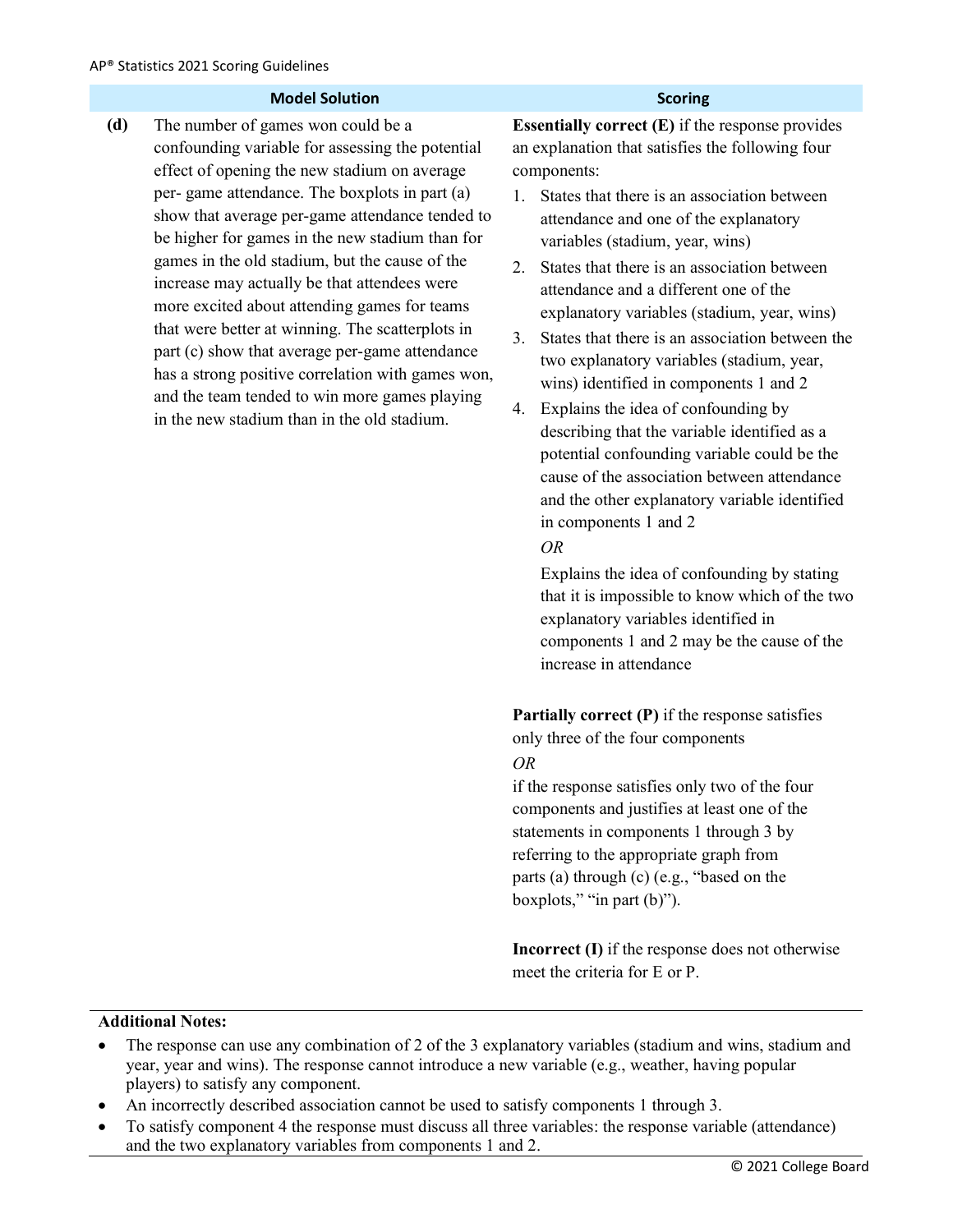• The strength of the response to part (d), especially communication in component 4, can be considered in holistic scoring. A well-communicated response to part (d) should be considered a positive. A poorlycommunicated response to part (d), should be considered a negative.